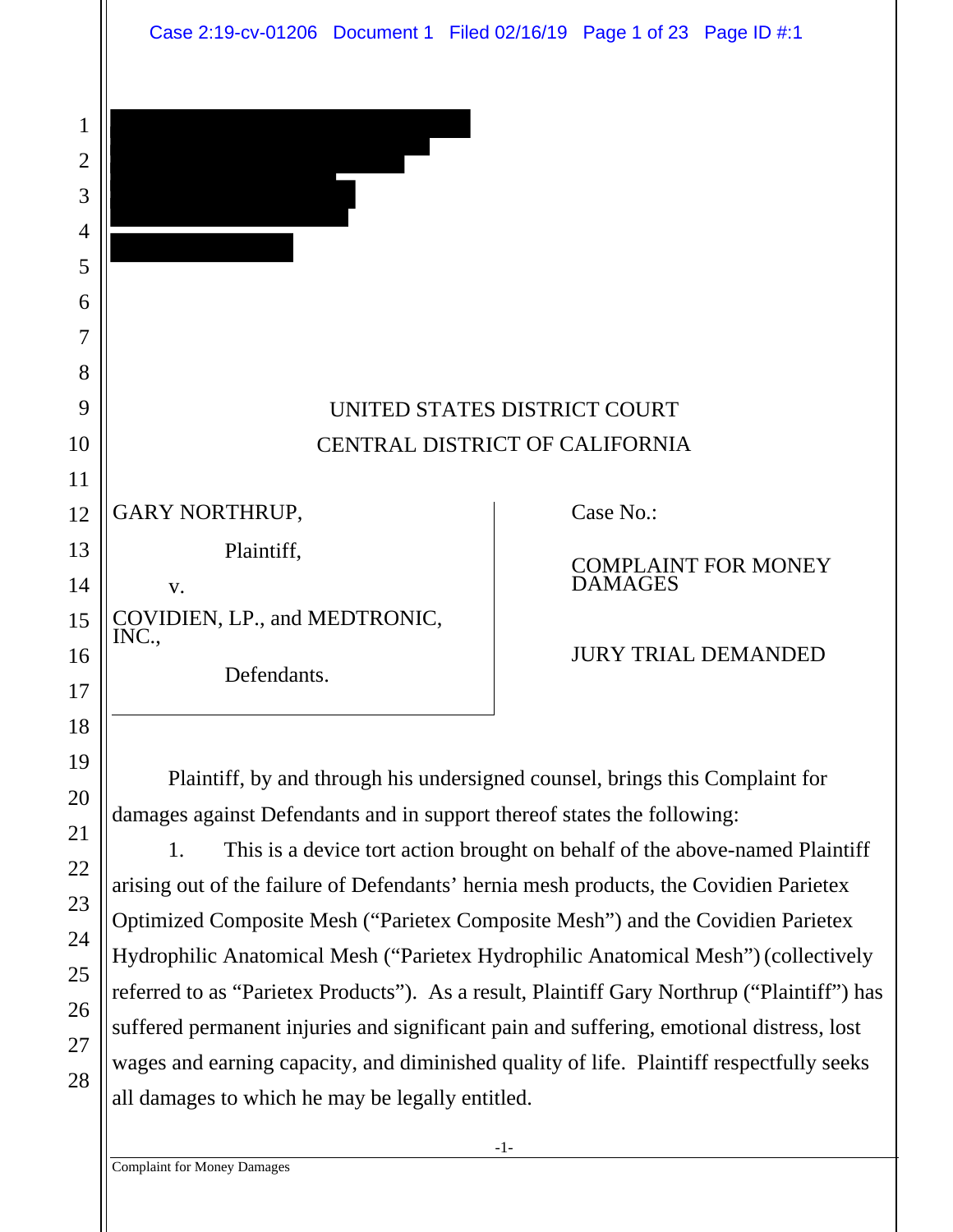#### **STATEMENT OF PARTIES**

2. Plaintiff is, and was, at all relevant times, a citizen and resident of Phelan, California, San Bernardino County, and the United States.

3. Covidien, LP, ("Covidien") is a Delaware Limited Partnership and has its principal place of business in Mansfield, Massachusetts. Covidien manufactures, distributes, and services medical devices, including medical devices known as the Parietex Composite Mesh and Parietex Hydrophilic Anatomical Mesh, medical devices implanted to treat persons like Plaintiff for hernias.

4. Medtronic, Inc. ("Medtronic") is incorporated in Minnesota and has its principal place of business in Minneapolis, Minnesota. Medtronic is a medical device company involved in the design, manufacturing, marketing, packaging, labeling, and sale of medical devices.

5. In January 2015, Medtronic acquired Covidien. From that point forward, Medtronic has been responsible for the actions of Covidien, and exercised control over Covidien's functions specific to the oversight of and compliance with applicable safety standards relating to and including the Covidien Products sold in the United States. In such capacity, Medtronic committed or allowed to be committed tortious and wrongful acts, including the violation of numerous safety standards relating to device manufacturing, quality assurance/control, and conformance with design and manufacturing specifications. Medtronic's misfeasance and malfeasance caused Plaintiff to suffer injury and damages.

6. Covidien and Medtronic (collectively referred to as "Defendants") are individually, jointly and severally liable to Plaintiff for damages suffered by Plaintiff arising from their design, manufacturing, marketing, labeling, distribution, sale, and placement of the defective Covidien Products at issue in this suit. All acts were effectuated directly and indirectly through Defendants' respective agents, servants, employees, and/or owners, acting within the course and scope of their representative agencies, services, employments, and/or ownership.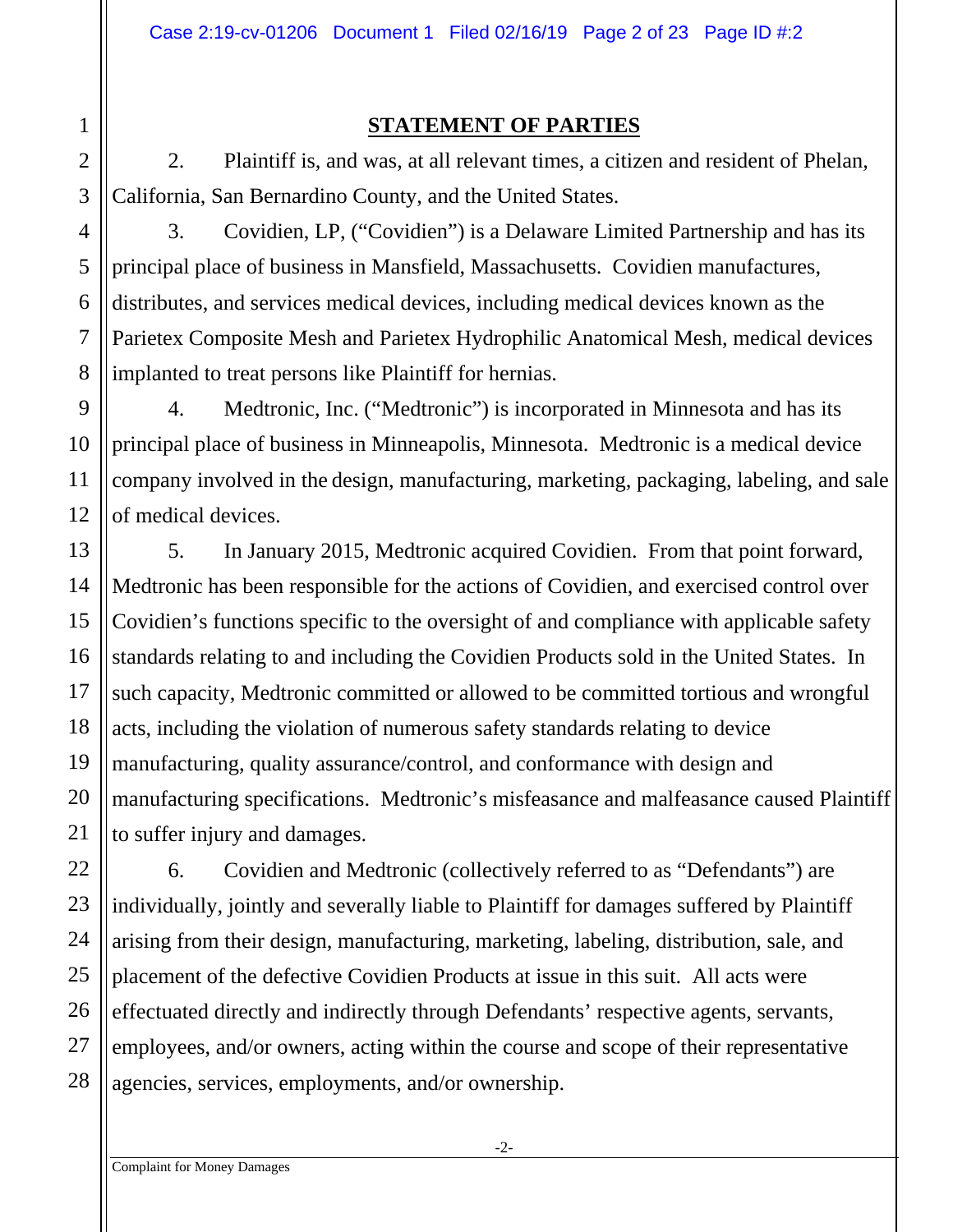7. Defendants are vicariously liable for the acts and/or omissions of their employees and/or agents, who were at all times relevant acting on Defendants' behalf and within the scope of their employment or agency with Defendants.

#### **VENUE AND JURISDICTION**

8. This Court has diversity subject matter jurisdiction pursuant to 28 U.S.C. § 1332(a).

9. Venue is proper in this Court pursuant to 28 U.S.C. § 1391 because the events or omissions giving rise to Plaintiff's claims occurred in this district.

9 10 11 12 13 10. Defendants have conducted, and continue to conduct, substantial business in the State of California and in this District; distribute Covidien Products in this District; receive substantial compensation and profits from sales of Covidien Products in this District; and make material omissions and misrepresentations and breaches of warranties in this District, so as to subject them to personal jurisdiction in this District.

14

15

16

17

18

19

20

1

2

3

4

5

6

7

8

11. Covidien and Medtronic are registered to transact business in California.

## **FACTS COMMON TO ALL COUNTS**

12. On or about September 9, 2013, Plaintiff underwent laparoscopic ventral hernia repair by Dr. Deron Jean Tessier at Kaiser Permanente Fontana Medical Center in Fontana, California. A piece of Parietex Composite Mesh, Cat. No. PCO2520X, Lot No. PNC0471, and a piece of Parietex Hydrophilic Anatomical Mesh, Cat. No. TECT1510AL, Lot No. SND0273, were implanted in Plaintiff during this repair.

13. Defendants manufactured, sold, and/or distributed the Parietex Products to Plaintiff, through Plaintiff's doctors, to be used for treatment of hernia repair.

14. Plaintiff continued to suffer from abdominal pain, nausea, vomiting, and constipation after his hernia repair in September 2013, which resulted in multiple visits to the Emergency Room, appointments with his primary care physician, surgery consultations, and the use of a substantial amount of narcotics in order to ease the symptoms.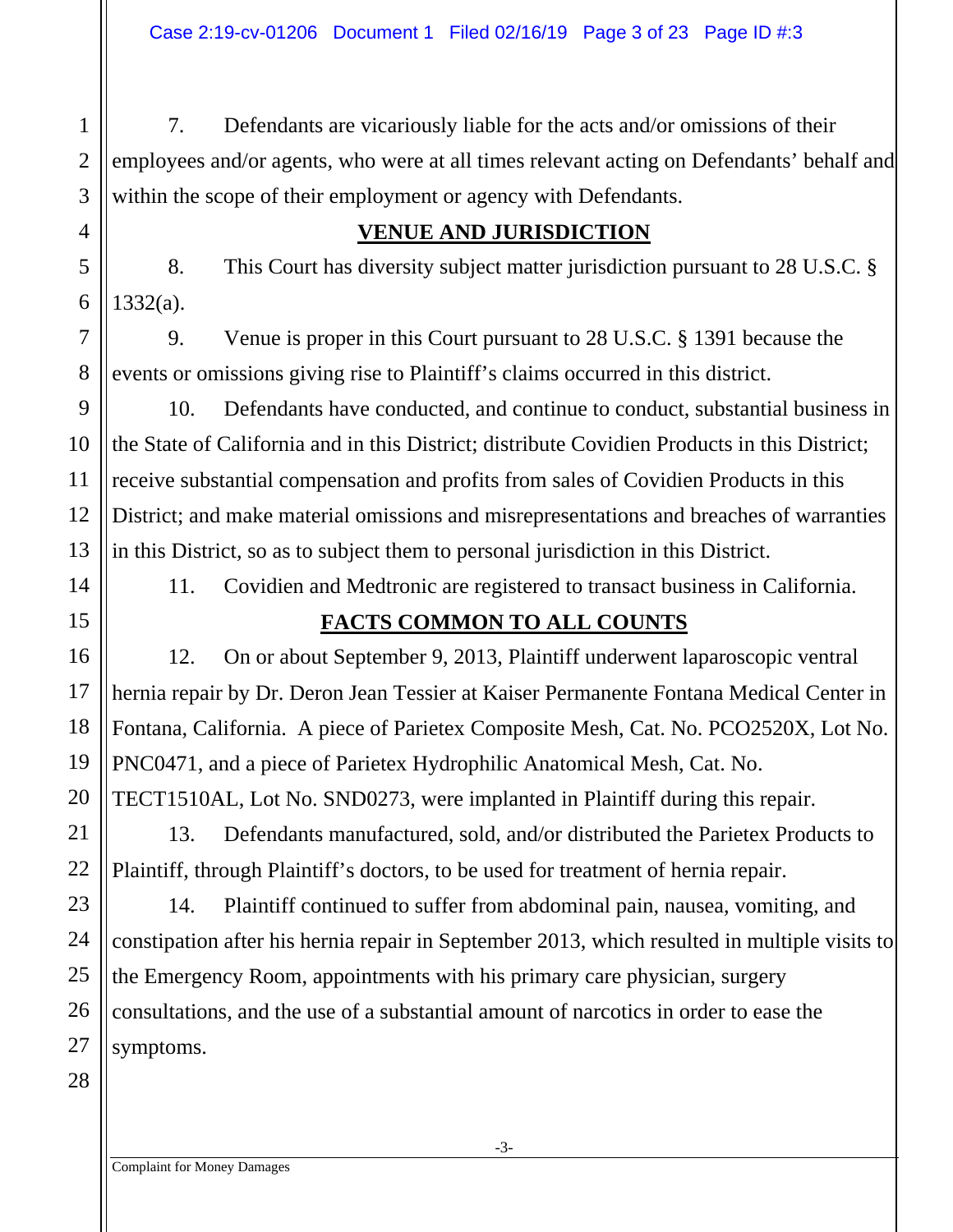15. On or about October 24, 2017, Plaintiff returned to Dr. Tessier with concerns about the residual pain he was experiencing from his hernia repair in September 2013. Dr. Tessier administered an abdominal local anesthetic injection in order to ease the pain.

16. Plaintiff returned to Dr. Tessier three more times in order to receive an abdominal local anesthetic injection for his abdominal pain. Dr. Tessier then suggested on or about November 29, 2017 that Plaintiff Gary Northrup undergo minor surgery to remove sutures and subcostal tacks in an effort to ease the pain.

17. On or about January 27, 2018, Plaintiff underwent surgery to remove the sutures and subcostal tacks that were used in the placement of the Parietex Products. Dr. Tessier was able to identify and remove four tacks but was not able to identify or remove any sutures. Despite the removal of the tacks, the pain continued, and Plaintiff had the Parietex Products removed per the suggestion of Dr. Tessier.

18. On or about March 24, 2018, Plaintiff underwent removal of the failed Parietex Products at Kaiser Permanente Fontana Medical Center in Fontana, California by Dr. Tessier. Upon removal of the Parietex Products, Dr. Tessier noted "the mesh [was] adherent to fascia, carefully dissected off and explanted. All visible previously placed tacks and sutures removed. Dense adhesions from mid-jejunum to terminal ileum. All identified adhesions lysed sharply. Fascial edges cleared…"

20 21 19. Plaintiff continues to suffer severe pain associated with the failed Parietex Products.

20. Defendants' Parietex Composite Mesh is a two-sided composite mesh with an absorbable collagen barrier on the visceral side and a hydrophilic three-dimensional polyester textile on the parietal side used in the treatment of hernias such as laparoscopic ventral hernia repair.

26 27 28 21. Defendants claim that the Parietex Composite Mesh is coated with a protective absorbable collagen barrier to help prevent tissue attachment. However, the absorbable collagen barrier on the visceral side of Parietex Composite Mesh fails to

1

2

3

4

5

6

7

8

9

10

11

12

13

14

15

16

17

18

19

22

23

24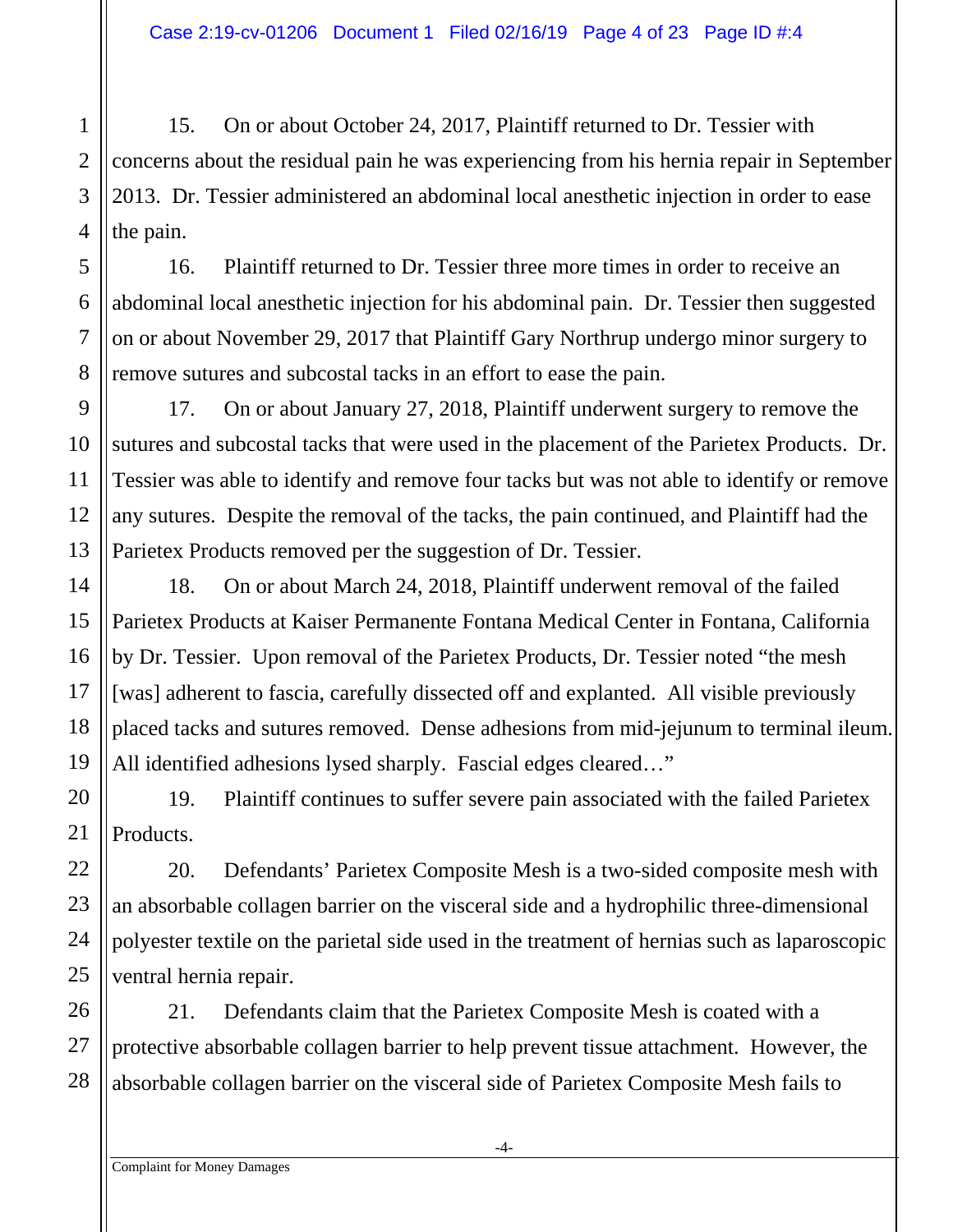protect the body from the hydrophilic three-dimensional polyester textile on the parietal side because the absorbable collagen barrier breaks down after coming in contact with moisture.

22. Defendants claim that the Parietex Composite Mesh incites true tissue integration rather than inflammatory encapsulation and is optimized to minimize shrinkage. The composition of polyester in the Parietex Composite Mesh is weak. It tears easily during handling and is known to unravel causing the polyester fiber to detach and travel to other parts of the body inciting an inflammatory response. Parietex Composite Mesh further contracts over time causing tension to increase where secured by tacks and sutures resulting in tearing.

23. Contrary to the representations of Defendants, Parietex Composite Mesh has a high rate of failure, injury, and complication; fails to perform as intended; and causes severe and irreversible injuries like those suffered by Plaintiff.

24. Defendants' Parietex Hydrophilic Anatomical Mesh combines Parietex 2D weave with Parietex 3D weave. The 2D weave is lightweight and macroporous with a design that is rigid, making it ideal for laparoscopic applications due to its handling properties. The 3D weave is also a lightweight, macroporous mesh but has a design that provides compliance and softness.

25. Defendants represent that Parietex Hydrophilic Anatomical Mesh provides a custom designed mesh for laparoscopic inguinal hernia repair. Additionally, they represent that the material's softness allows for gentle placement over sensitive nerve and vessel structures in the inguinal area.

26. Defendants applied for clearance from the United States Food and Drug Administration ("FDA") to market the Parietex Products pursuant to Section 510(k) of the Food, Drug, and Cosmetic Act. The Section 510(k) process allowed Defendants to skip pre-market clinical studies and research intended to ensure the safety of the Parietex Products. The approval of the Parietex Products was based on a substantial equivalence to legally marketed predicate devices.

1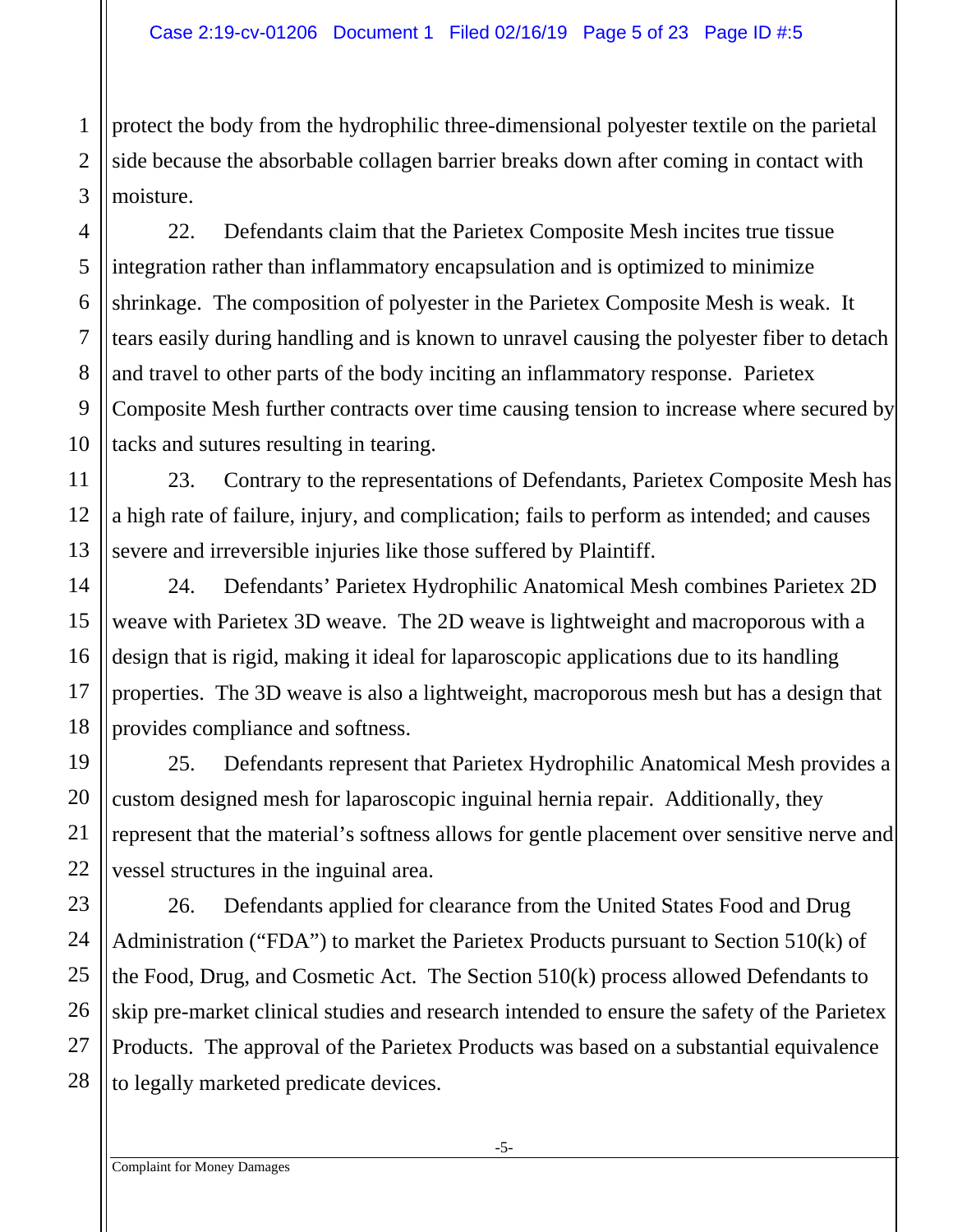27. The FDA maintains a database of adverse incidents related to medical implants and devices and there are numerous reports documenting serious adverse events associated with the Parietex Products. Defendants misrepresented the Parietex Products as a safe and effective treatment for hernias; wrongly marketed the Parietex Products as safer and more effective than other meshes or methods for hernia repair; and improperly minimized the adverse effects of the Parietex Products.

28. Defendants knew or should have known that the Parietex Products were not a safe and effective treatment for hernias. Defendants also knew or should have known that the Parietex Products were considerably more harmful and inadequate than other meshes or methods for hernia repair. Additionally, Defendants knew or should have known that the Parietex Products were unreasonably dangerous as well as defective and likely to cause severe complications.

29. Defendants knew or should have known of the defective nature of the Parietex Products but continued to research, design, develop, test, manufacture, label, package, promote, advertise, market, supply, sell, and/or distribute Parietex Products so as to maximize sales and profits at the expense of the health and safety of the general public and Plaintiff. Defendants acted in conscious disregard for the foreseeable harm caused by Parietex Products in not adequately warning the FDA, the general public, the medical community, or Plaintiff of the numerous side effects, complications, and contraindications of the Parietex Products.

30. Defendants were responsible for the research, design, development, testing, manufacture, production, marketing, promotion, distribution, and sale of Parietex Products, including providing the warnings and instructions concerning the product.

31. Among the intended purposes for which Defendants designed, manufactured, and sold Parietex Products was use by surgeons for hernia repair surgeries. That is the purpose for which the Parietex Products were implanted in Plaintiff.

27 28 32. Defendants represented to Plaintiff and Plaintiff's physicians that the Parietex Products were a safe and effective product for hernia repair.

1

2

3

4

5

6

7

8

9

10

11

12

13

14

15

16

17

18

19

20

21

22

23

24

25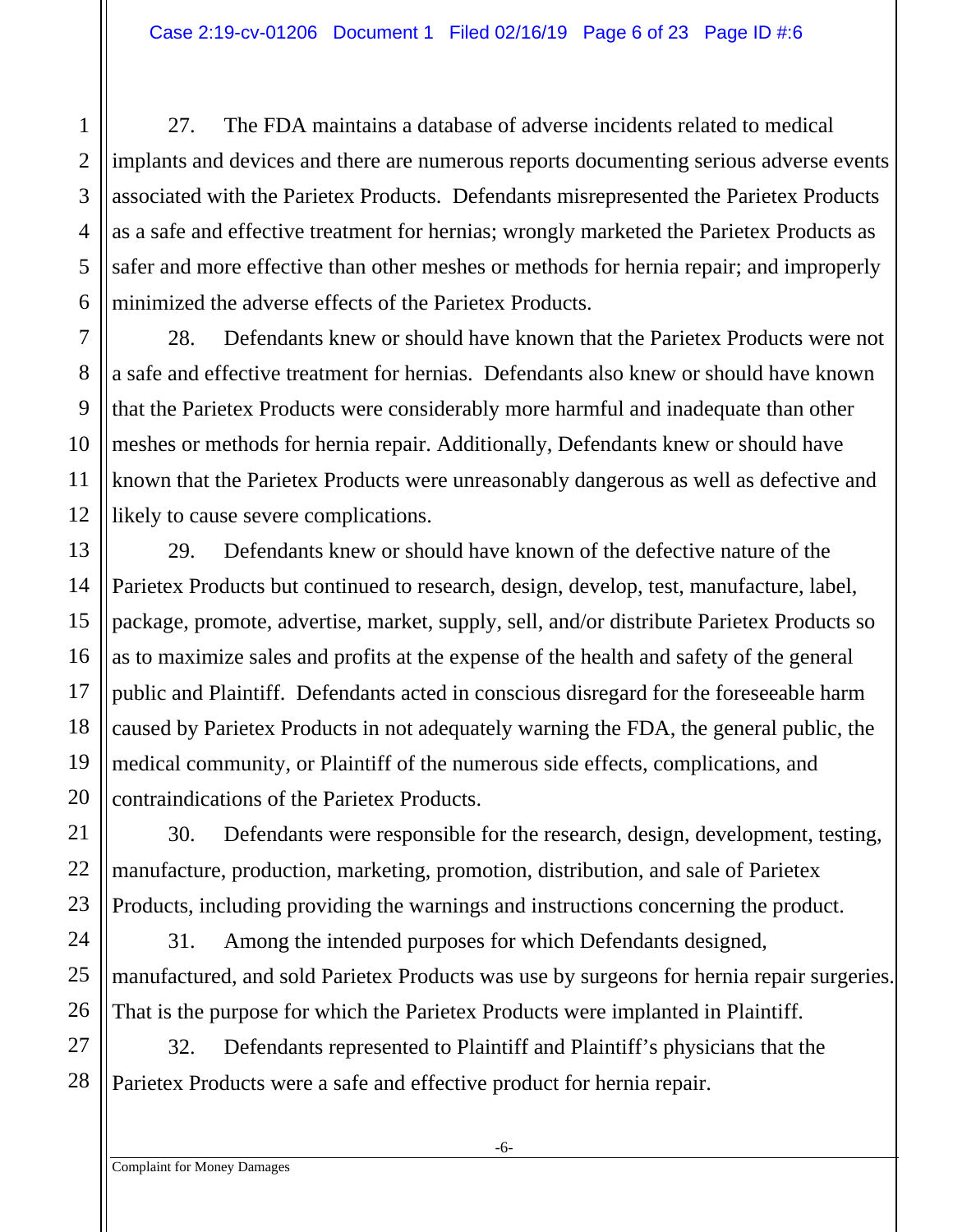#### **ESTOPPEL AND TOLLING OF STATUTE OF LIMITATIONS**

33. Plaintiff incorporates the allegations in all prior paragraphs.

34. Plaintiff asserts all applicable state statutory and common law rights and theories related to the tolling or extension of any applicable statute of limitations, including equitable tolling, class action tolling, delayed discovery, discovery rule, and fraudulent concealment.

35. Plaintiff pleads that the discovery rule should be applied to toll the running of the statute until Plaintiff knew, or through the exercise of reasonable care and diligence should have known, of facts indicating his injury, the cause of the injury, and the tortious nature of the wrongdoing that caused the injury.

36. Despite diligent investigation by Plaintiff into the cause of his injuries, including consultations with Plaintiff's medical providers, the nature of the injuries and damages, and their relationship to the Parietex Products, it was not discovered, and through reasonable care and diligence could not have been discovered, until a date within the applicable statute of limitations for filing Plaintiff's claims. Therefore, under appropriate application of the discovery rule, the action was filed well within the applicable statutory limitations period.

37. The running of the statute of limitations is tolled due to equitable tolling. Defendants are estopped from asserting a limitations defense due to their fraudulent concealment, through misrepresentations and omissions, from Plaintiff and Plaintiff's physicians of the true risks associated with the Parietex Products. As a result of Defendants' fraudulent concealment, Plaintiff and his physicians were unaware, and could not have known or have learned through reasonable diligence, that Plaintiff had been exposed to the risks alleged in this Complaint, and that those risks were the direct and proximate result of Defendants' wrongful acts and omissions.

# **FIRST CAUSE OF ACTION**

# **STRICT LIABILITY – MANUFACTURING DEFECT**

38. Plaintiff incorporates by reference the allegations in all prior paragraphs.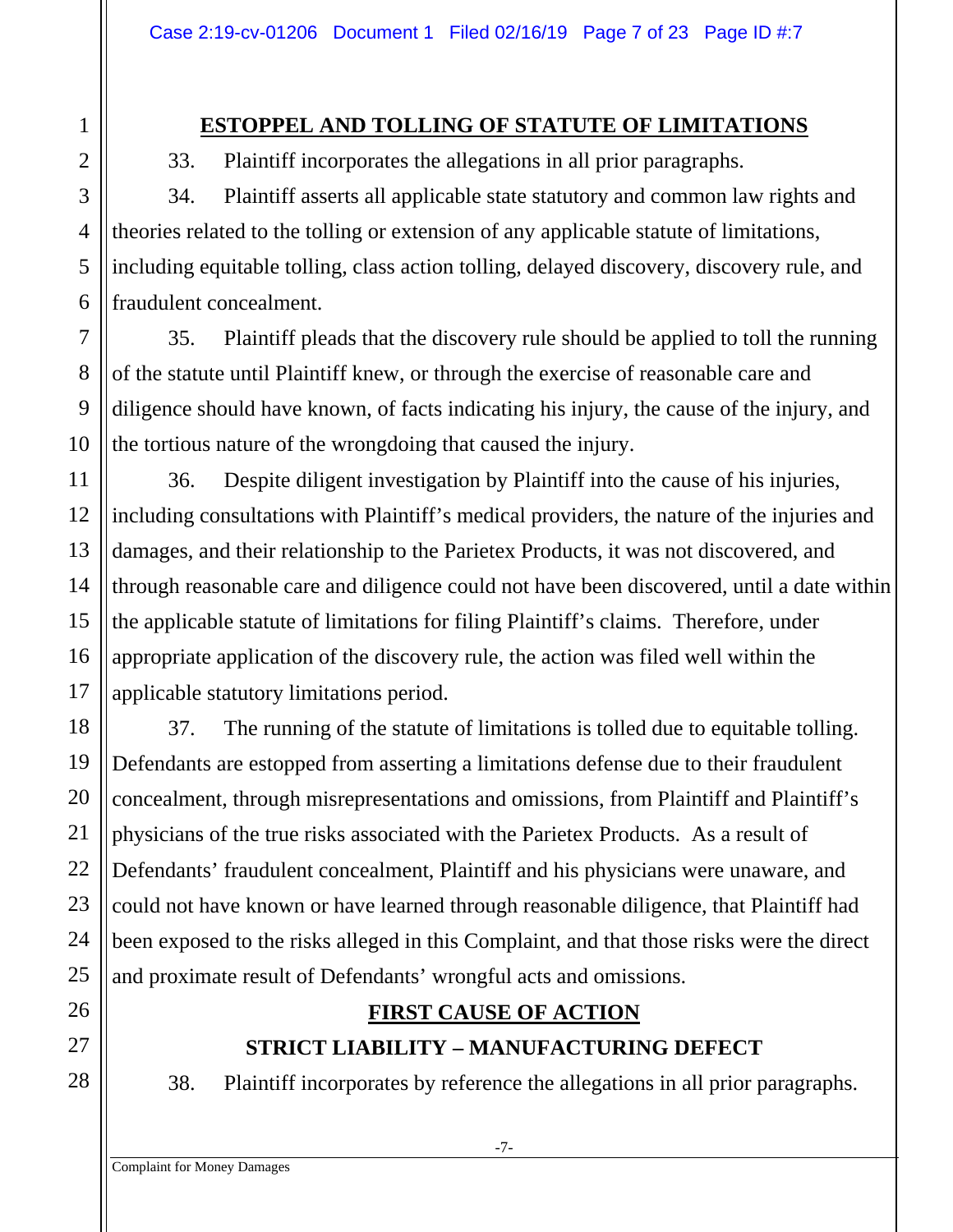39. Defendants expected and intended the Parietex Products to reach users such as Plaintiff in the condition in which the products were sold.

40. The implantation of the Parietex Products in Plaintiff's body was medically reasonable and was a type of use that Defendants intended and foresaw when they designed, manufactured and sold the products.

41. The Parietex Products were defectively manufactured when they were implanted in Plaintiff's body.

42. Defendants knew or should have known that the polyester used in the Parietex Products is more likely to cause severe inflammation than polypropylene, despite the coatings that have been applied. Additionally, Defendants knew or should have known that polyester is also less sturdy than polypropylene, creating difficulty during surgery.

43. Defendants knew or should have known that the unsealed edges of the Parietex Products would cause the mesh to fray and disintegrate once it was implanted and that once this had happened, organ perforation could result.

44. Defendants' Parietex Products are defective in composition, material, physical properties, pore size, mechanical properties, biomechanical properties, elasticity, and engineering.

45. As a direct and proximate result of Defendants' defective manufacturing of the Parietex Products, Plaintiff suffered injuries and damages as summarized in this Complaint.

> **SECOND CAUSE OF ACTION STRICT LIABILITY – FAILURE TO WARN**

46. Plaintiff incorporates by reference the allegations in all prior paragraphs. 47. When the Parietex Products were implanted in Plaintiff's body, the warnings and instructions Defendants provided were inadequate and defective. As described above, there was an unreasonable risk that the products would not perform safely and effectively for the purposes for which they were intended, and Defendants failed to

1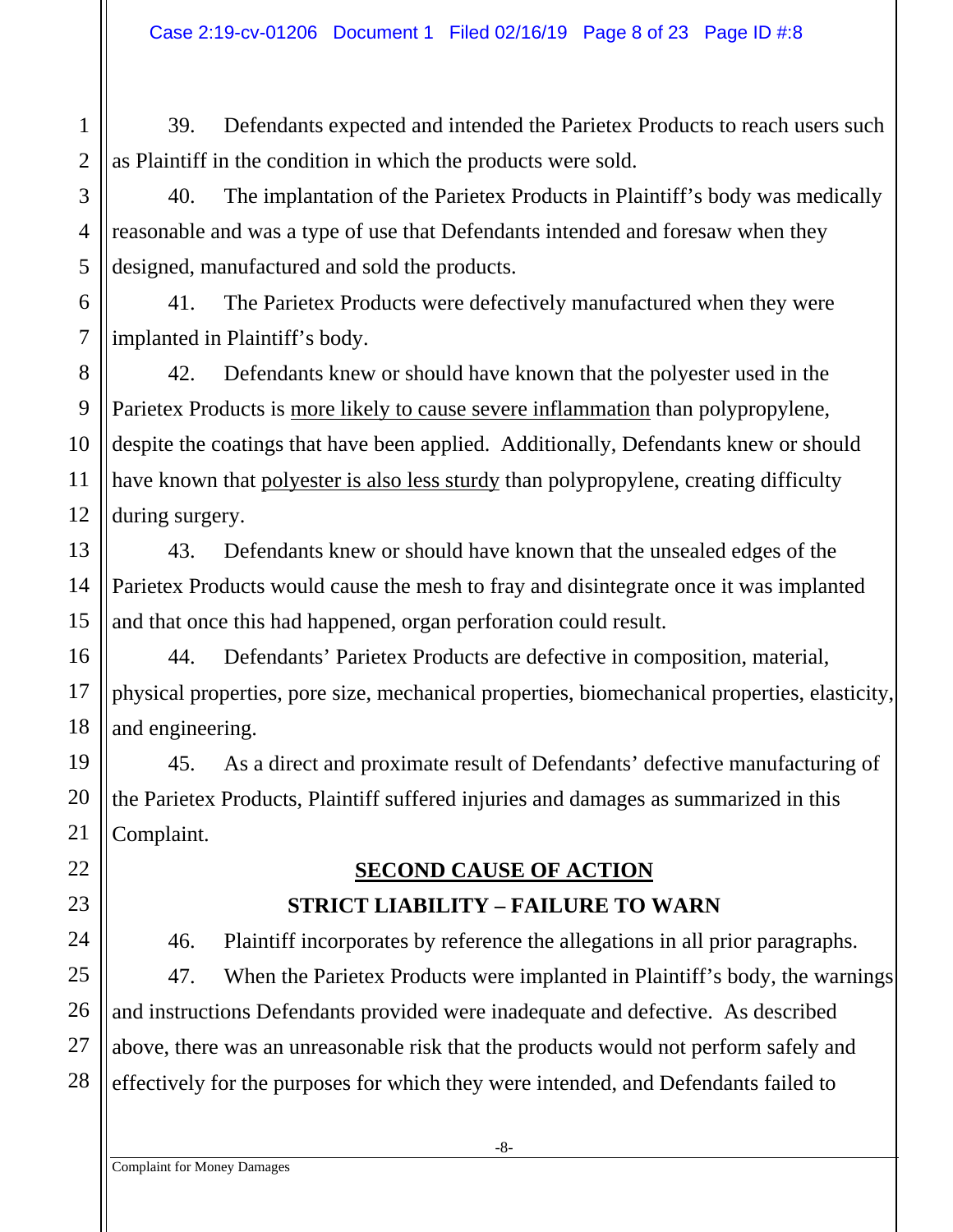design and/or manufacture against such dangers and failed to provide adequate warnings and instructions concerning these risks.

48. Defendants expected and intended the Parietex Products to reach users such as Plaintiff in the condition in which the products were sold.

49. Plaintiff and his physicians were unaware of the defects and dangers of the Parietex Products, and were unaware of the frequency, severity, and duration of the risks associated with the products.

50. Defendants provided no warning to physicians that the Parietex Composite Mesh's collagen barrier quickly disintegrates once implanted and then exposes bare polyester to any underlying organs. This results in infections and dense adhesions to the bowel resulting in bowel obstructions, which are common with the Parietex Composite Mesh.

51. Defendants failed to adequately warn physicians that after implantation the unsealed edges of the Parietex Products can begin to unravel causing polyester fibers to detach and travel to other parts of the body inciting an inflammatory response.

52. Defendants failed to adequately warn physicians that Covidien's Parietex Mesh shrinks and contracts to a significant degree after it is implanted. The polyester fibers that create the Parietex are weaker than the titanium tacks or polypropylene sutures used to secure the mesh. Because of this, the polyester fibers will tear on the securing tacks or sutures after tension increases due to the mesh contracting. Once the mesh tears, the patient can re-herniate, and the mesh can migrate or ball up.

53. Defendants failed to adequately warn physicians of the significant risk of complications associated with mesh migration if the Parietex Products are implanted in the abdomen or inguinal area to repair a hernia.

54. The Instructions for Use for the Parietex Products also failed to adequately warn Plaintiff's physicians of numerous risks that Defendants knew or should have known were associated with the Parietex Products, including: risks of the product's immunologic response, pain, encapsulation, rejection, migration, scarification,

1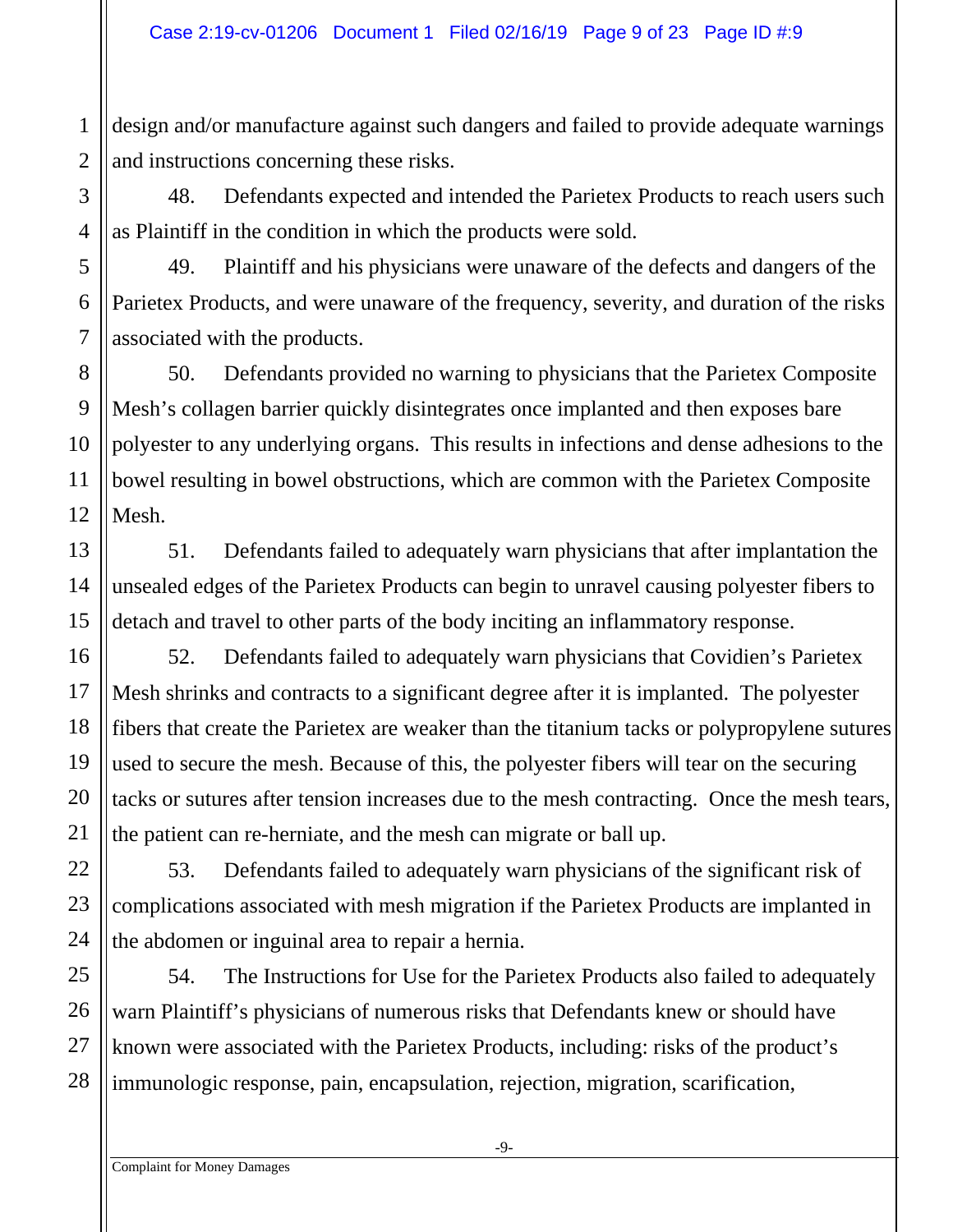contraction, adhesion to internal structures or organs, erosion and migration through adjacent tissue and viscera, bowel obstruction, bowel resections, or hernia incarceration or strangulation.

55. Defendants failed as well to adequately warn Plaintiff or Plaintiff's physicians about the necessity for invasive surgical intervention in the event of complications with the Parietex Products or train the physicians on the proper treatment of such complications when they occurred.

56. Defendants failed to adequately warn Plaintiff or his physicians that: the surgical removal of the Parietex Products in the event of complications would leave the hernia unrepaired; the resulting hernia would be much larger than the original; and further, more complicated medical treatment to attempt to repair the same hernia would be necessary.

57. With respect to the complications listed in their warnings, Defendants provided no information or warning regarding the frequency, severity, and duration of those complications, although the complications associated with the Parietex Products were more frequent, more severe, and longer lasting than those in safer feasible alternative hernia repair treatments.

58. If Plaintiff and/or Plaintiff's physicians had been properly warned of the defects and dangers of the Parietex Products, and of the frequency, severity, and duration of the risks associated with the products, Plaintiff would not have consented to allow the Parietex Products to be implanted, and Plaintiff's physicians would not have implanted the products in Plaintiff.

59. As a direct and proximate result of the inadequate and defective warnings and instructions, Plaintiff suffered injuries and damages as summarized in this Complaint.

#### **THIRD CAUSE OF ACTION NEGLIGENCE**

-10-

60. Plaintiff incorporates by reference the allegations in all prior Paragraphs.

1

2

Complaint for Money Damages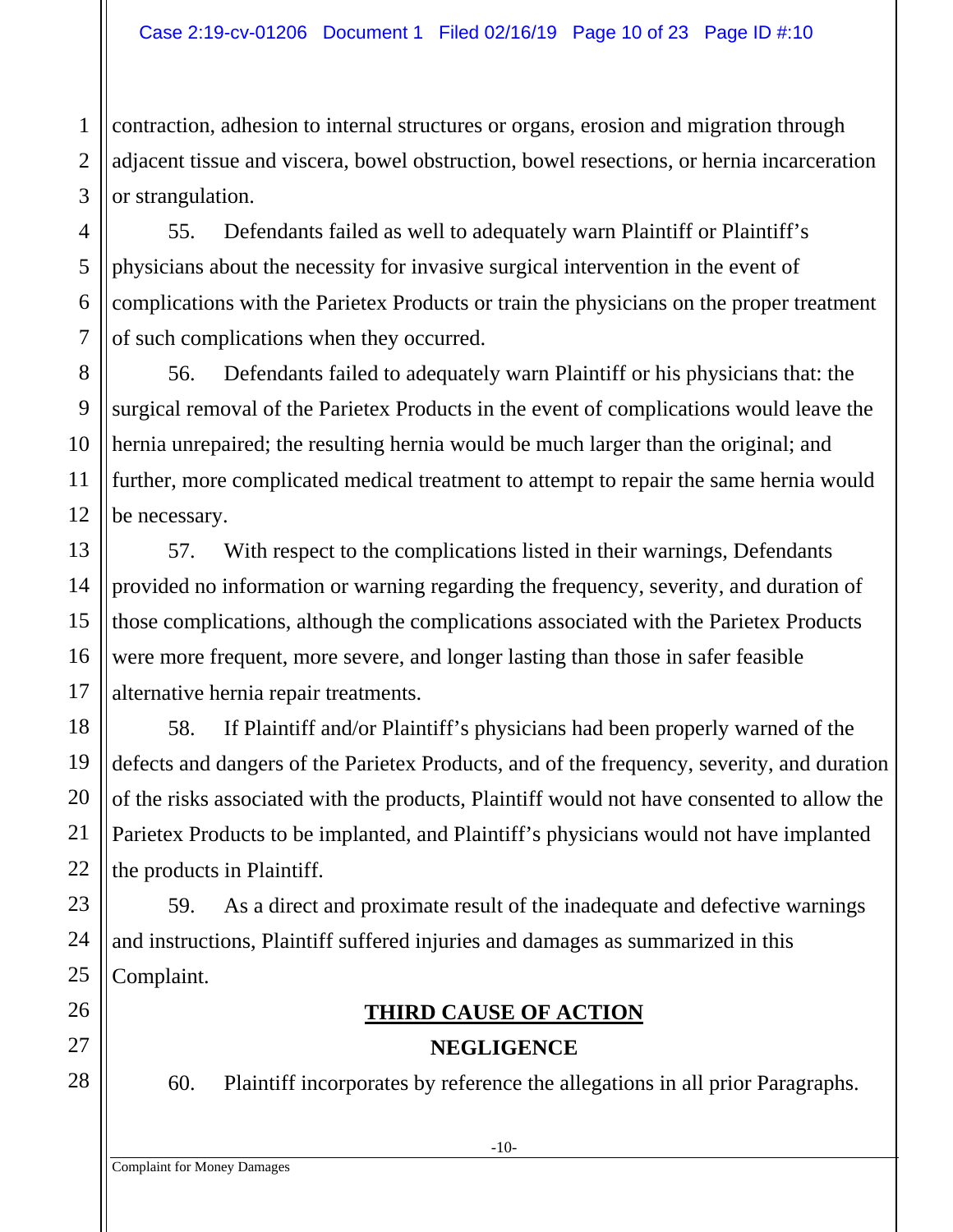61. Although Defendants had a duty to use reasonable care in designing, testing, inspecting, manufacturing, packaging, labeling, marketing, distributing, and preparing written instructions and warnings for the Parietex Products, they failed to do so.

62. Defendants knew, or in the exercise of reasonable care should have known, that the Parietex Products were defectively and unreasonably designed and/or manufactured and were unreasonably dangerous and likely to injure patients in whom the products were implanted. Defendants knew or should have known that Plaintiff and Plaintiff's physicians were unaware of the dangers and defects inherent in the Parietex Products.

63. Defendants knew or should have known that polyester should not be used for incisional hernia repair.

64. Defendants knew or should have known that the polyester used in the Parietex Products is soft and flimsy compared to similar hernia products that are made of polypropylene.

65. Defendants knew or should have known that polyester incites a severe inflammatory response once implanted and continues to incite a severe inflammatory response indefinitely or until removed.

66. Defendants knew or should have known that polyester is more likely to cause a severe inflammatory response than polypropylene, despite the protective absorbable collagen barrier that has been applied to the Parietex Products in order to prevent tissue attachment.

67. Defendants knew or should have known that the protective absorbable collagen barrier that has been applied to the Parietex Products in order to prevent tissue attachment can cause an inflammatory response.

68. Defendants knew or should have known that the unsealed edges of the Parietex Products would cause the products to fray and disintegrate once they have been implanted and organ perforation can result.

1

2

3

4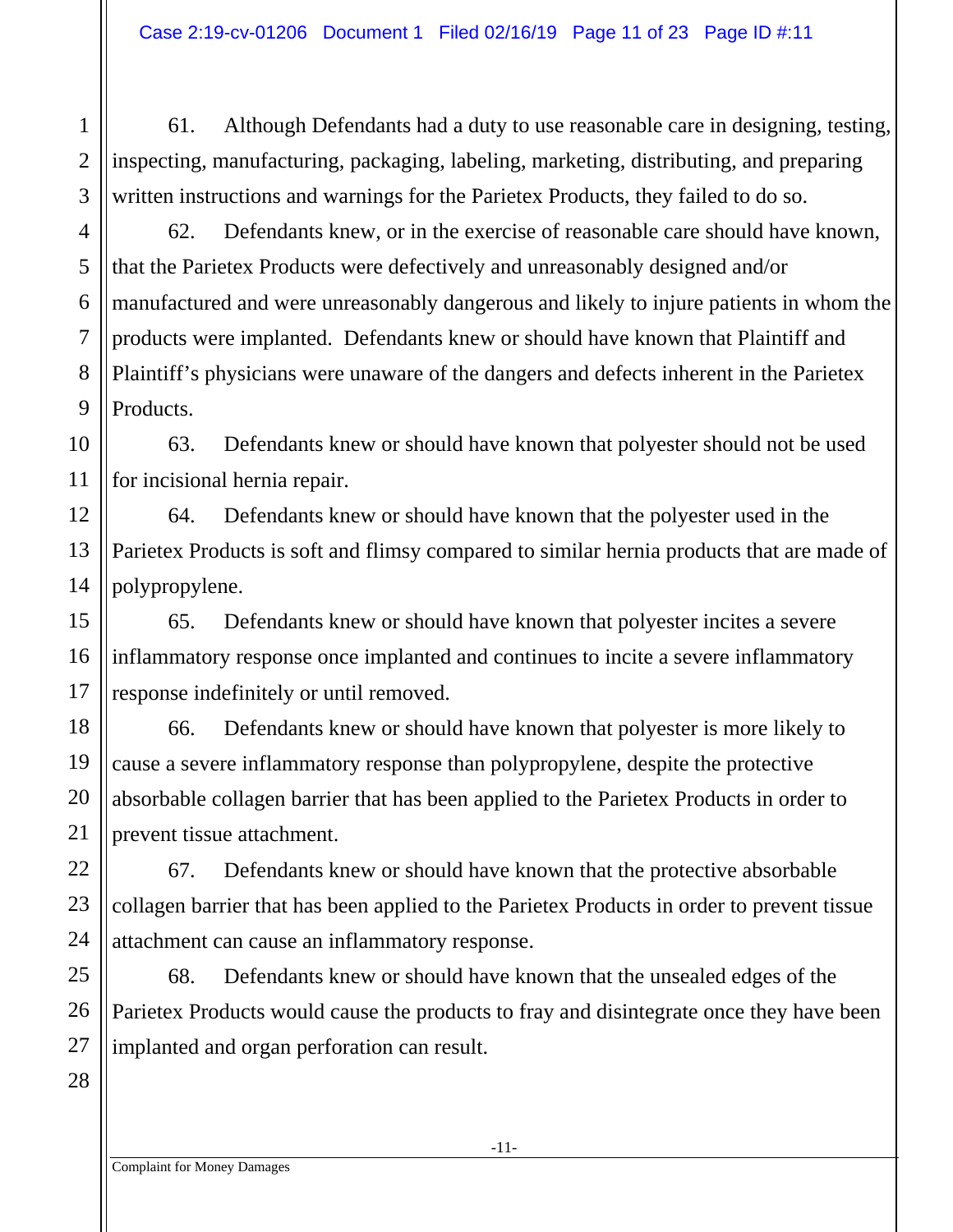69. Defendants knew or should have known of the significant risk of complications if the Parietex Products are implanted into the abdomen to repair a ventral hernia. Nonetheless, Defendants marketed the Parietex Products as being safe and effective for inguinal and abdominal incisional hernia repair.

70. Defendants knew or should have known that the Parietex Products are more dangerous and less effective than other meshes or methods for hernia repair and cause injury.

71. As a direct and proximate result of Defendants' negligence in designing, testing, inspecting, manufacturing, packaging, labeling, marketing, distributing, and preparing written instructions and warnings for the Parietex Products, Plaintiff suffered injuries and damages as summarized in this Complaint.

# **FOURTH CAUSE OF ACTION BREACH OF EXPRESS WARRANTY**

72. Plaintiff incorporates by reference the allegations in all prior paragraphs.

73. At all material times, Defendants manufactured, marketed, sold, distributed, and otherwise placed into the stream of commerce the Parietex Products.

74. In advertising, marketing, and otherwise promoting Parietex Products to physicians, hospitals, and other healthcare providers, Defendants expressly warranted that their products were safe for use and reasonably fit for its intended purposes. In advertising, marketing, and otherwise promoting Parietex Products, Defendants intended that physicians, hospitals, and other healthcare providers rely upon their representations regarding safety and fitness, to induce them to implant the Parietex Products in their patients.

75. With respect to Plaintiff Gary Northrup, Defendants intended that the Parietex Products be implanted by his treating surgeon in a reasonable and foreseeable manner, and in accordance with the instructions for use and product specifications provided by Defendants.

1

2

3

4

5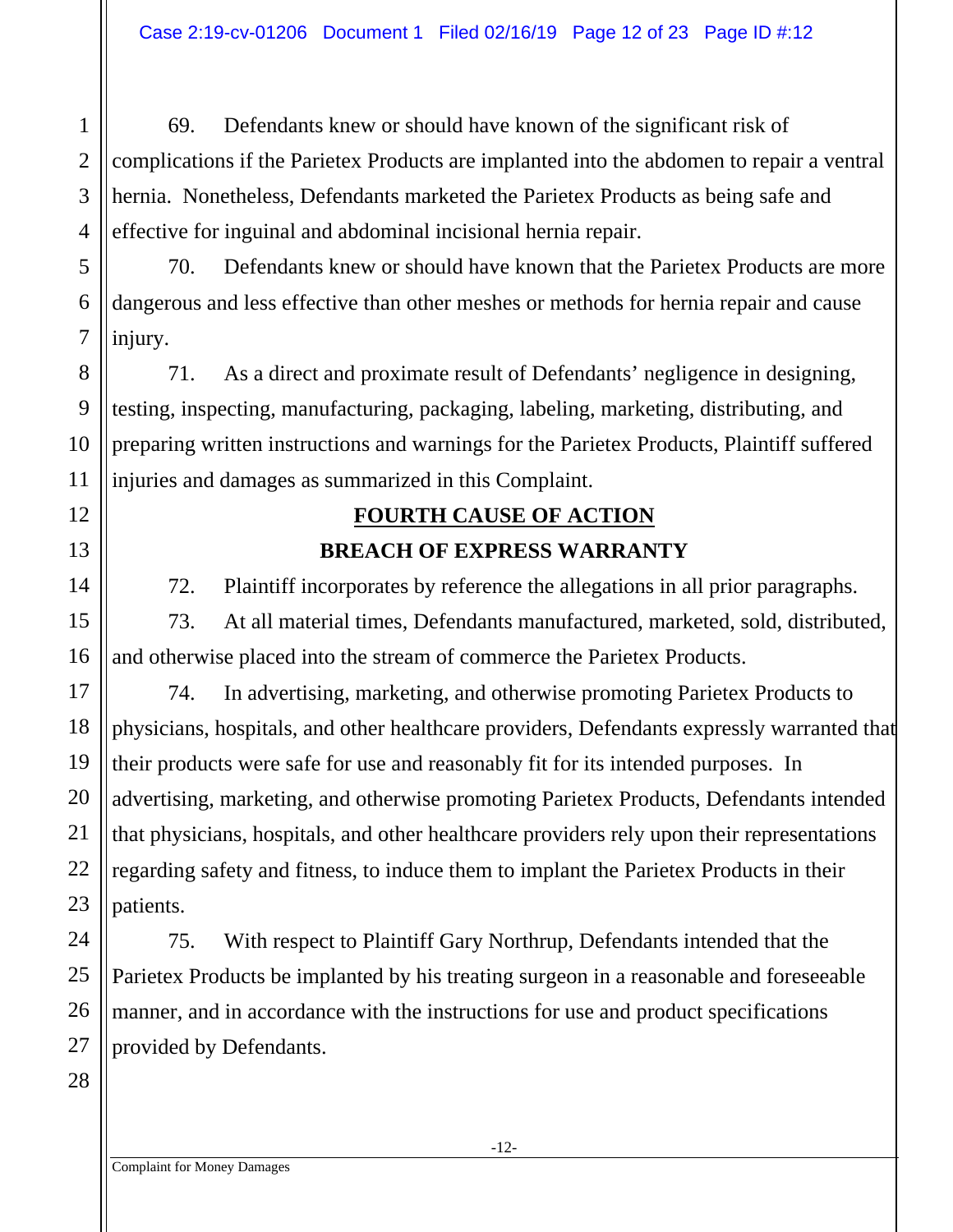76. Defendants expressly warranted the following to physicians, hospitals, other healthcare providers, and the general public, including Plaintiff Gary Northrup: the Parietex Products were safe and fit for use by consumers; they were of merchantable quality; the risks, side effects and potential complications were minimal and comparable to other hernia mesh products; the Parietex Products were adequately researched and tested; and they were fit for their intended use. Plaintiff and Plaintiff's physicians and healthcare providers reasonably relied upon Defendants' express representations and warranties, and consequently, Plaintiff was implanted with Defendants' products.

77. Defendants expressly warranted to physicians, hospitals, other healthcare providers and the general public, including Plaintiff, that the Parietex Products were safe and fit for use for the repair of both groin inguinal and abdominal hernias.

78. Defendants represented that the Parietex Products would prevent or minimize hernia recurrence and pain, and facilitate incorporation of the mesh into the body, but it did not. Instead, the Parietex Products caused infections and dense adhesions to the bowel resulting in bowel obstructions and bowel resections.

79. Defendants breached these express warranties because the Parietex Products implanted in Plaintiff were unreasonably dangerous, defective, and not as Defendants had represented.

80. Defendants breached express representations and warranties to Plaintiff, as well as his physicians and healthcare providers, with respect to the Parietex Products, by representing the following:

A. through labeling, advertising, marketing materials, detail persons, seminar presentations, publications, notice letters, and regulatory submissions, among other methods, that their product was safe; but they fraudulently withheld and concealed information about the substantial risks of serious injury associated with using the Parietex Products.

B. the Parietex Products were as safe and/or safer than other alternative procedures and devices on the market; but they fraudulently concealed information

1

2

3

4

5

6

7

8

9

10

11

12

13

14

15

16

17

18

19

20

21

22

23

24

25

26

27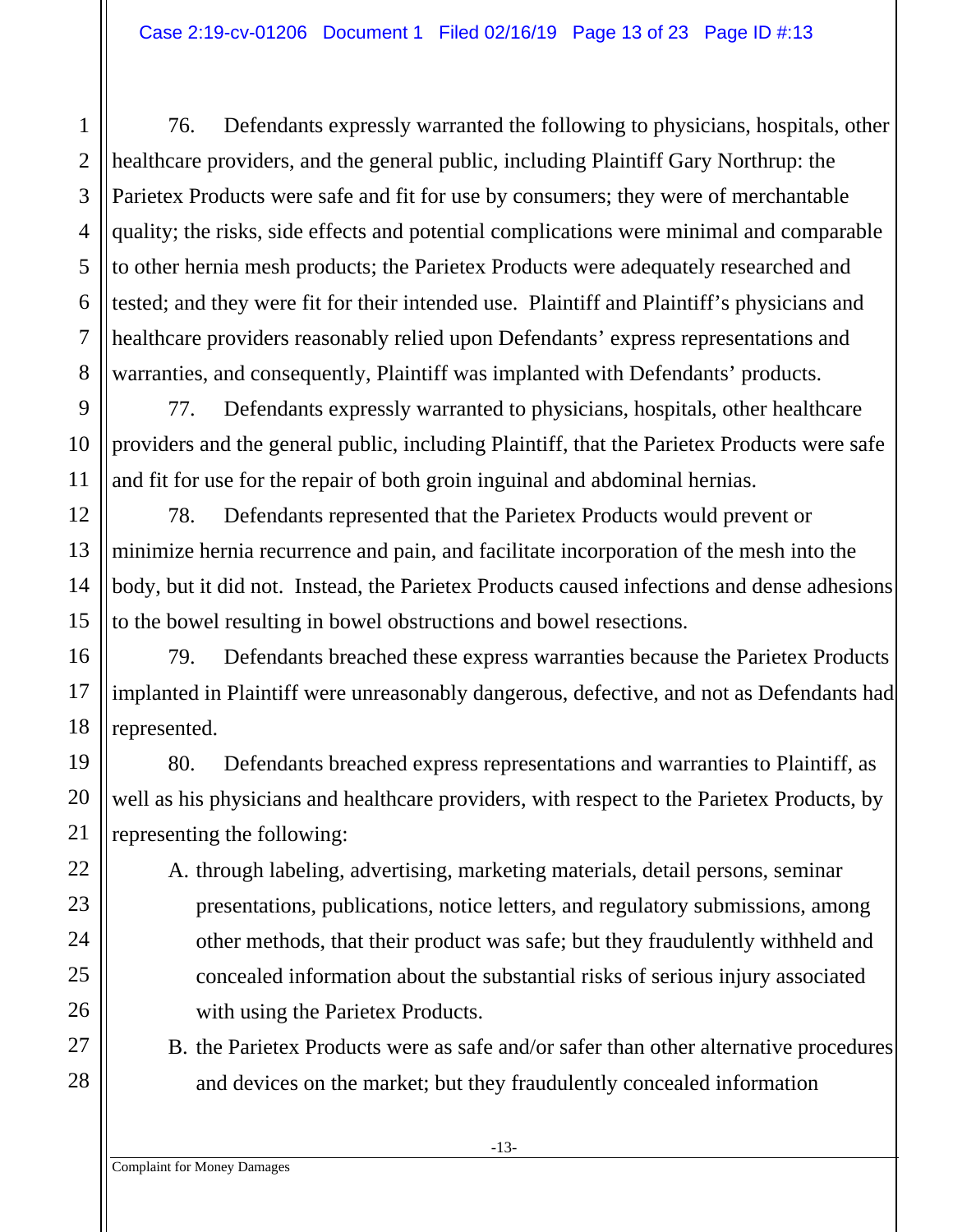demonstrating that Parietex Products were not safer than alternative therapies and products available on the market; and

C. the Parietex Products were more efficacious than other alternative procedures, therapies and/or devices; but they fraudulently concealed information regarding the true efficacy of the product.

81. Defendants' breach of their express warranties resulted in the implantation of unreasonably dangerous and defective products into Plaintiff, placing his health and safety in jeopardy.

82. When Defendants made such express warranties, they knew or should have known that the Parietex Products do not conform to the express warranties. Defendants' acts were motivated by financial gain, while the adverse consequences of their conduct was outrageous, fraudulent, oppressive, done with malice or gross negligence, and evidenced reckless indifference to Plaintiff's rights, health, and safety, so as to warrant the imposition of punitive damages.

### **FIFTH CAUSE OF ACTION**

## **VIOLATION OF FEDERAL & STATE CONSUMER PROTECTION LAWS**

83. Plaintiff incorporates by reference the allegations in all prior paragraphs. 84. Plaintiff purchased and used the Parietex Products primarily for personal

use, and thereby suffered ascertainable losses as a result of Defendants' actions in violation of the consumer protection laws.

85. Had Defendants not engaged in the deceptive conduct described in this Complaint, Plaintiff would not have purchased and/or paid for the Parietex Products and would not have incurred related medical costs and injury.

86. Defendants engaged in wrongful conduct, while at the same time obtaining, under false pretenses, moneys from Plaintiff for the Parietex Products, which would not have been paid had Defendants not engaged in unfair and deceptive conduct.

27 28 87. Unfair methods of competition or deceptive acts or practices that were proscribed by law, include the following:

1

2

3

4

5

6

7

8

9

10

11

12

13

14

15

16

17

18

19

20

21

22

23

24

25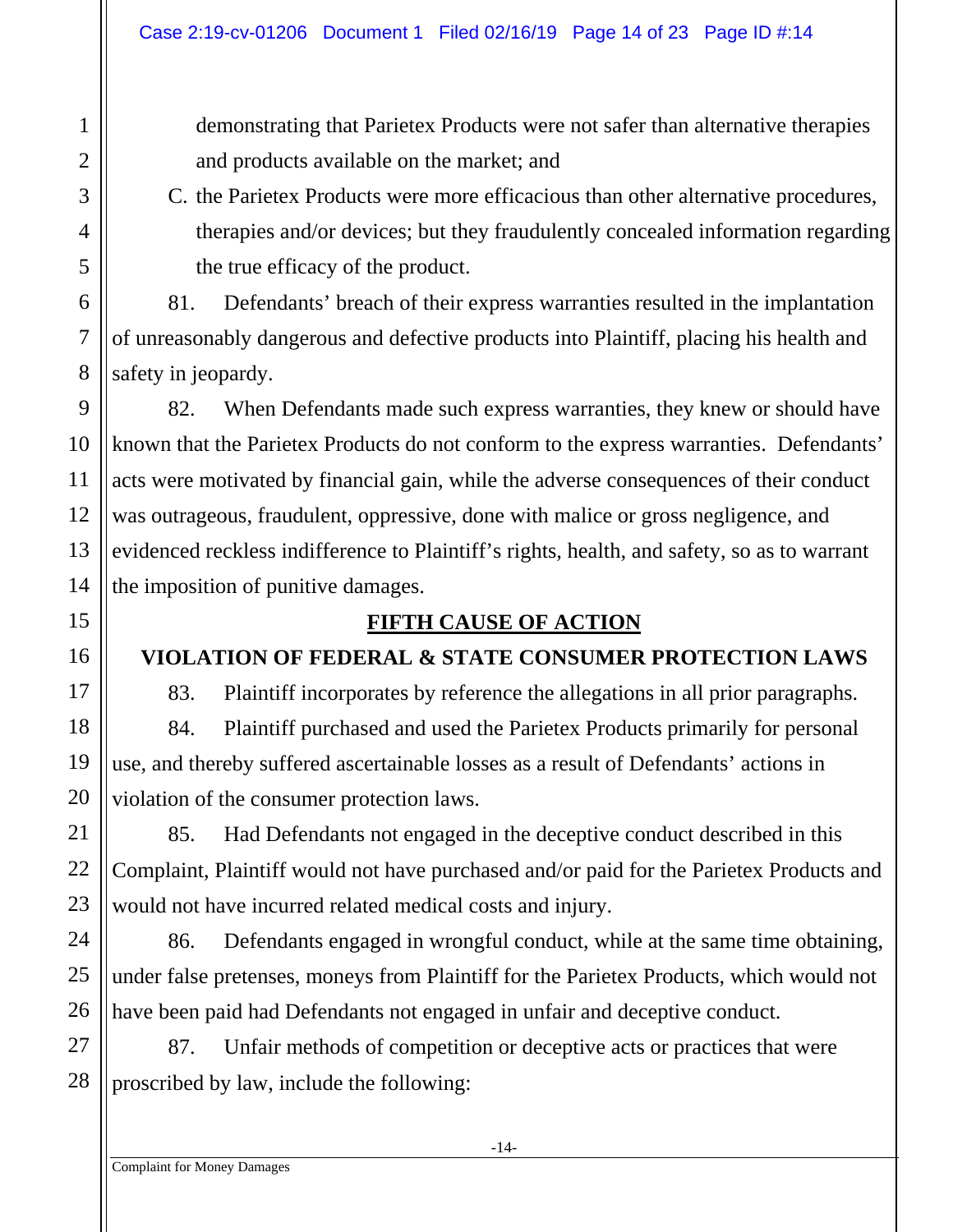# A. representing that goods or services have characteristics, ingredients, uses, benefits or qualities that they do not have;

B. advertising goods or services with the intent not to sell them as advertised; and,

C. engaging in fraudulent or deceptive conduct that creates a likelihood of confusion or misunderstanding.

88. Plaintiff was injured by the cumulative and indivisible nature of Defendants' conduct. The cumulative effect of Defendants' conduct directed at patients, physicians, and consumers was to create a demand for and sell the Parietex Products. Each aspect of Defendants' conduct combined to artificially create sales of the products.

89. Defendants have a statutory duty to refrain from unfair or deceptive acts or trade practices in the design, labeling, development, manufacture, promotion, and sale of Parietex Products.

90. Had Defendants not engaged in the deceptive conduct described above, Plaintiff would not have purchased and/or paid for the Parietex Products and would not have incurred related medical costs.

91. Defendants' deceptive, unconscionable, or fraudulent representations, and material omissions to patients, physicians, and consumers, including Plaintiff, constituted unfair and deceptive acts and trade practices in violation of the federal and state consumer protection statutes listed below.

92. Defendants' actions constitute unfair competition or unfair, unconscionable, deceptive or fraudulent acts, or trade practices in violation of federal and state consumer protection statutes listed below.

93. Defendants have engaged in unfair competition or unfair or deceptive acts or trade practices or false advertising, or have made false representations in violation of:

- 15 U.S.C. §§ 2301-2312 (1982)
- Cal. Civ. Code §§1750, et seq.
- Del. Code Ann. tit.  $6, §$  2511, et seq.
- Mass. Gen. Laws Ann. ch. 93A, § 1, et seq.

1

2

3

4

5

6

7

8

9

10

11

12

13

14

15

16

17

18

19

20

21

22

23

24

25

26

27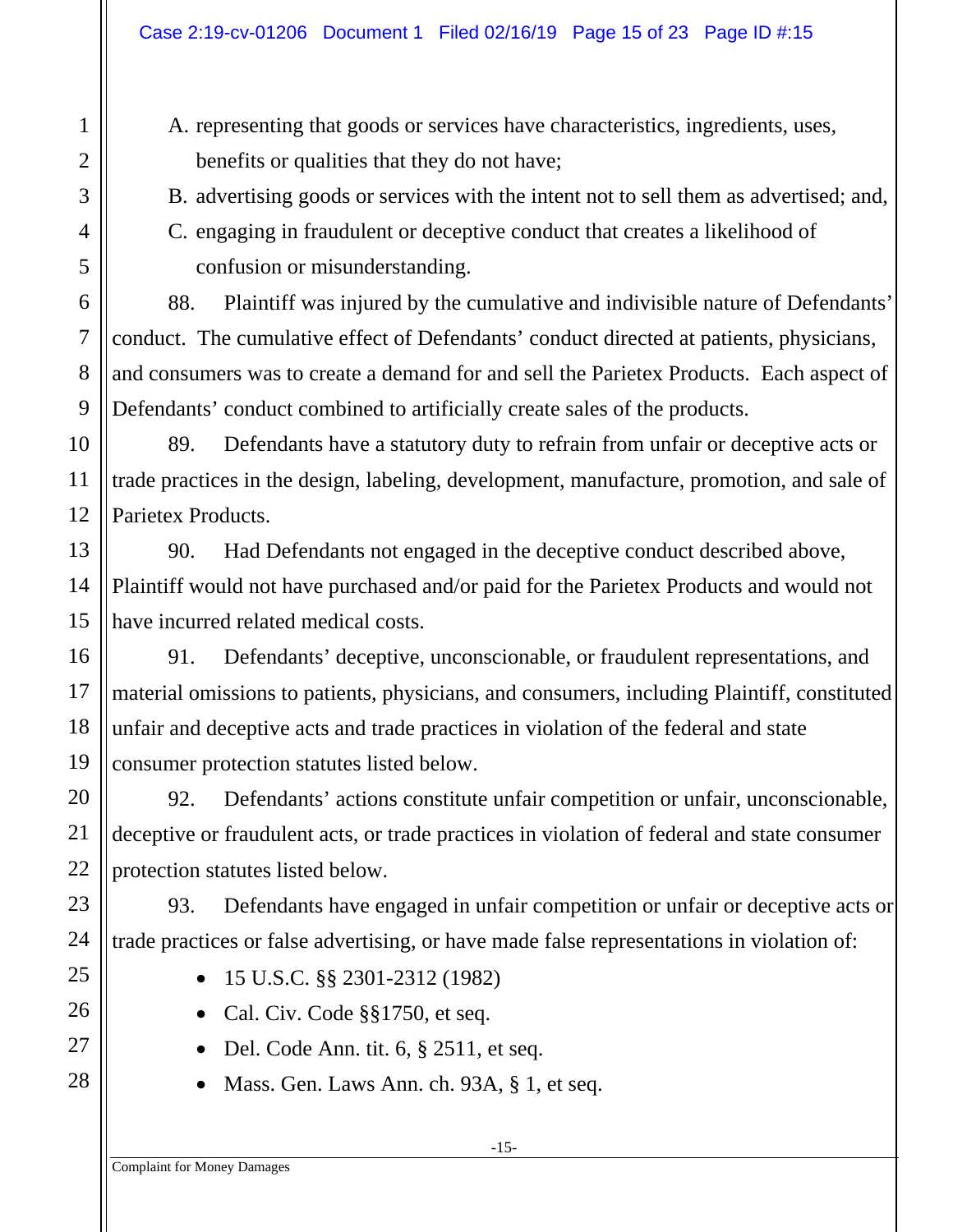• Minn. Stat. Ann. § 325F.68, et seq.

94. Under the statutes listed above Defendants are the suppliers, manufacturers, advertisers, and sellers subject to liability under such legislation for unfair, deceptive, fraudulent, and unconscionable consumer sales practices.

95. Defendants violated the statutes enacted in these states to protect consumers against unfair, deceptive, fraudulent, and unconscionable trade and business practices and false advertising, by knowingly and falsely representing that Parietex Products are fit to be used for the purpose for which they were intended, when in fact they are defective and dangerous, and by other acts alleged in this Complaint. These representations were made in marketing and promotional materials.

96. Defendants' actions and omissions are uncured or incurable deceptive acts under the consumer protection laws.

97. Defendants had actual knowledge of the defective and dangerous condition of the Parietex Products and failed to take any action to cure such defective and dangerous conditions.

98. Plaintiff and the medical community relied upon Defendants' misrepresentations and omissions in determining which product and/or procedure to undergo and/or perform.

99. Defendants' deceptive, unconscionable, or fraudulent representations, and material omissions to patients, physicians, and consumers, constitute unfair and deceptive acts and practices.

100. By reason of the unlawful acts in which Defendants engaged, and as a direct and proximate result of those acts, Plaintiff has suffered ascertainable losses and damages.

101. As a direct and proximate result of Defendants' violations of the consumer protection laws, Plaintiff has sustained economic losses and other damages and is entitled to statutory and compensatory damages in an amount to be proven at trial. ///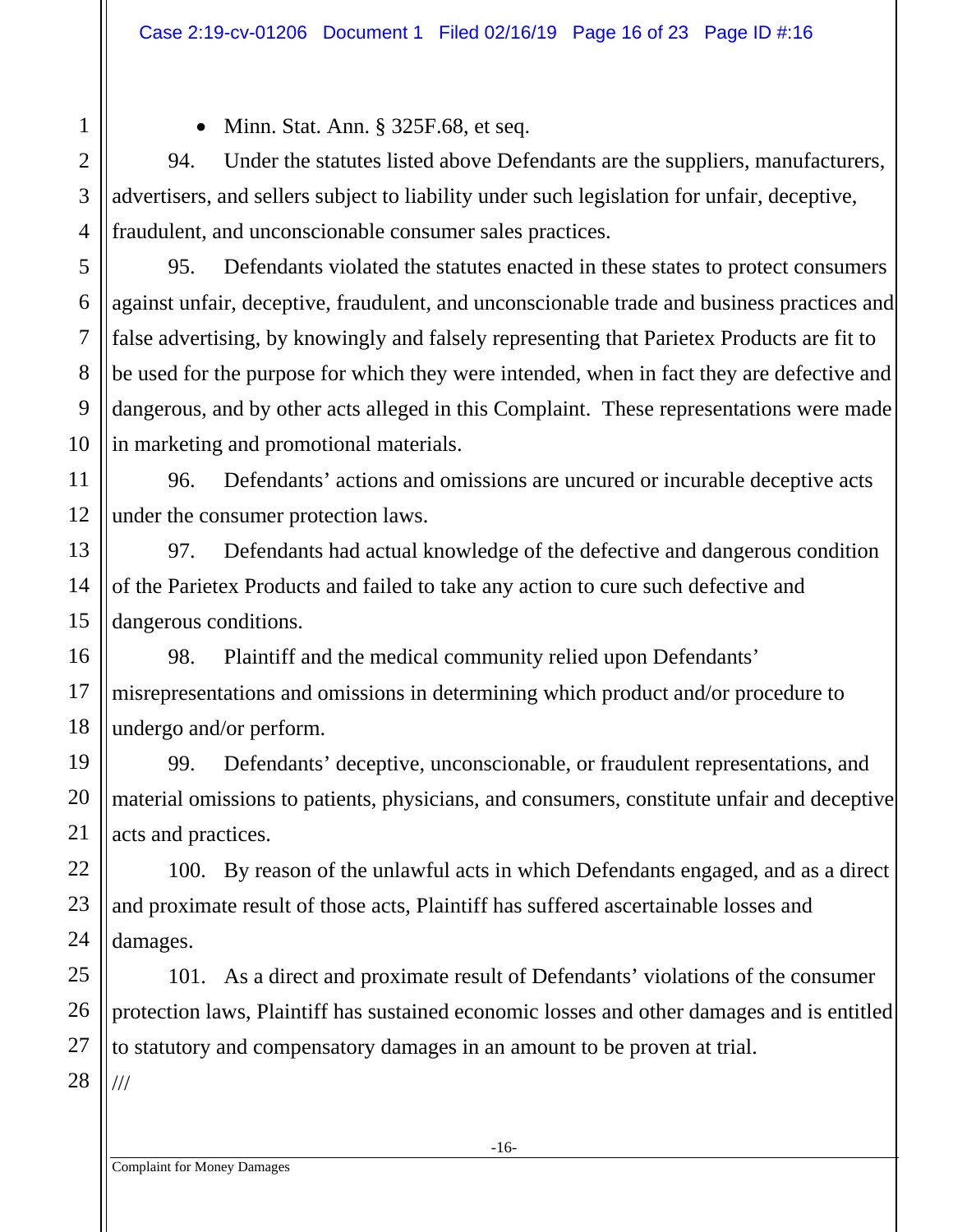# 1 2 3 4 5 6 7 8 9 10 11 12 13 14 15 16 17 18 19 20 21 22 23 24 25 26 27

28

### **SIXTH CAUSE OF ACTION NEGLIGENT INFLICTION OF EMOTIONAL DISTRESS**

102. Plaintiff incorporates by reference the allegations in all prior paragraphs.

103. Defendants carelessly and negligently manufactured, designed, developed, tested, labeled, marketed, and sold Parietex Products to Plaintiff.

104. Defendants carelessly and negligently concealed the harmful effects of their products from Plaintiff, individually and/or Plaintiff's physician, on multiple occasions. They continue to do so to this day.

105. Defendants carelessly and negligently misrepresented the quality, safety, and efficacy of Parietex Products to Plaintiff, individually and/or Plaintiff's physician, on multiple occasions. They continue to do so to this day.

106. Plaintiff was directly impacted by Defendants' carelessness and negligence, in that he has sustained and will continue to sustain emotional distress, severe physical injuries, economic losses, and other damages as a direct result of the decision to purchase Parietex Products sold and distributed by Defendants.

107. Defendants continued to carelessly and negligently misrepresent the quality, safety, efficacy, dangers, and contraindications of Parietex Products to Plaintiff, individually and/or Plaintiff's physician, after Plaintiff sustained emotional distress, severe physical injuries, and economic loss.

108. Defendants continued to carelessly and negligently misrepresent the quality, safety, efficacy, dangers, and contraindications of Parietex Products to Plaintiff, individually and/or Plaintiff's physician, knowing that doing so would cause him to suffer additional and continued emotional distress, severe physical injuries, and economic loss.

109. As a proximate result of Defendants' acts or omissions, Plaintiff has been injured, sustained severe and permanent pain, suffering, anxiety, depression, disability, impairment, loss of enjoyment of life, loss of care, comfort, and economic damages. ///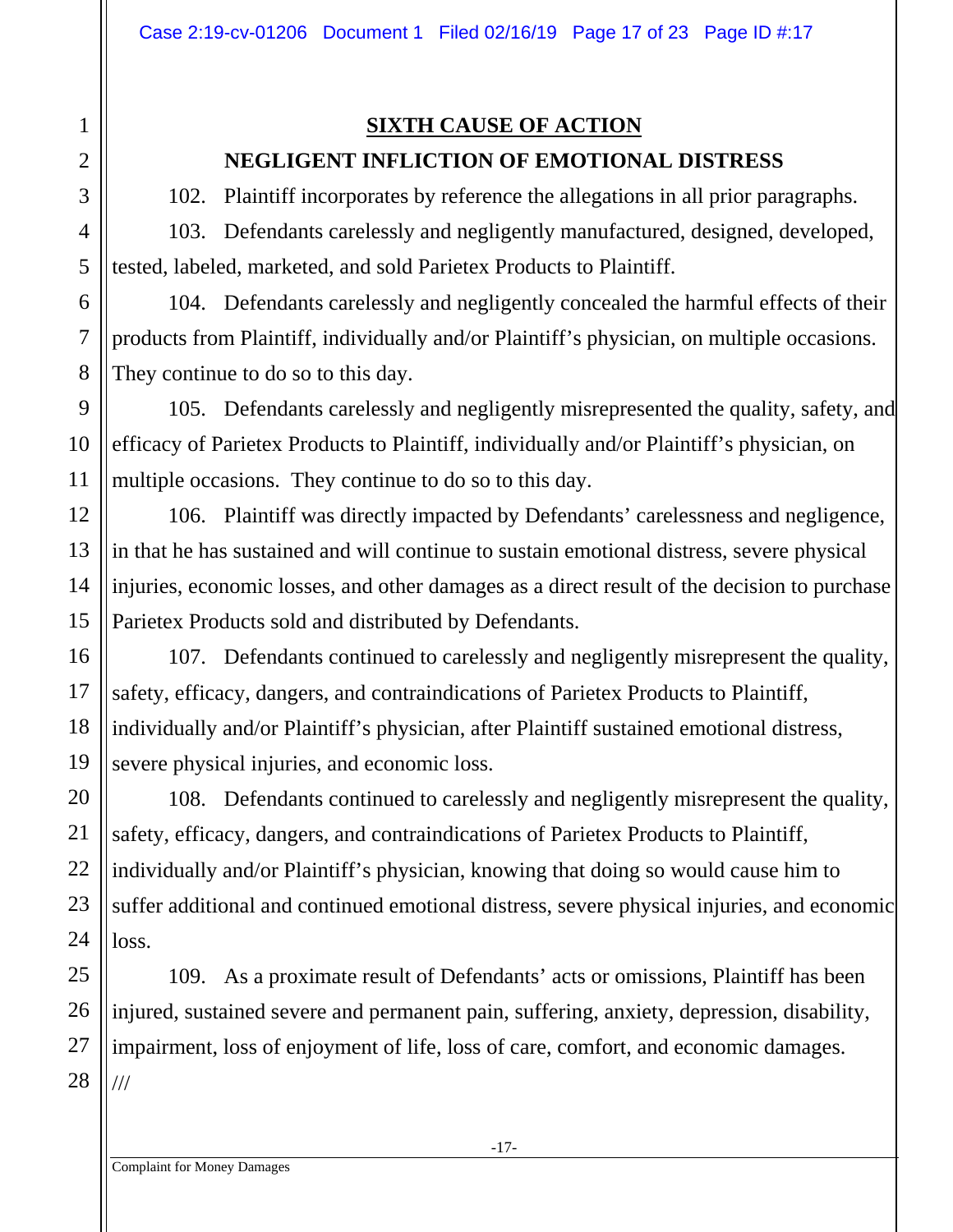# 1 2 3 4 5 6 7 8 9 10 11 12 13 14 15 16 17 18 19 20 21 22 23 24 25 26 27 28

# **SEVENTH CAUSE OF ACTION FRAUDULENT CONCEALMENT**

110. Plaintiff incorporates by reference the allegations in all prior paragraphs. 111. At all material times, Defendants knew or should have known that Parietex Products caused large numbers of complications. Moreover, they also knew or should have known the following: the surgical technique and training of implanting physicians was not the cause of the adverse events associated with these devices; the safety and efficacy of the Parietex Products had not been proven with respect to, among other things, the product, its components, its performance, and its method of insertion; the Parietex Products were not safe and effective. But, Defendants continued to represent that the Parietex Products were safe and effective.

112. Despite what Defendants knew or should have known about the lack of safety and efficacy of the Parietex Products, they failed to disclose this information to Plaintiff Gary Northrup, to Plaintiff's physicians, and to the public at large.

113. At all material times, Defendants had the duty and obligation to disclose to Plaintiff and Plaintiff's physicians the true facts concerning Parietex Products: that they are dangerous and defective, lacking efficacy for their purported use and lacking safety in normal use, and the likelihood of the products causing serious consequences to users, including permanent and debilitating injuries. Defendants concealed these material facts before Plaintiff was implanted with their products.

114. Defendants were under a duty to Plaintiff to disclose and warn of the defective nature of the Parietex Products because:

- A. Defendants were in a superior position to know the true quality, safety, and efficacy of the Parietex Products;
- B. Defendants knowingly made false claims in documents and marketing materials about the safety and quality of the Parietex Products; and
- C. Defendants fraudulently and affirmatively concealed the defective nature of the Parietex Products from Plaintiff.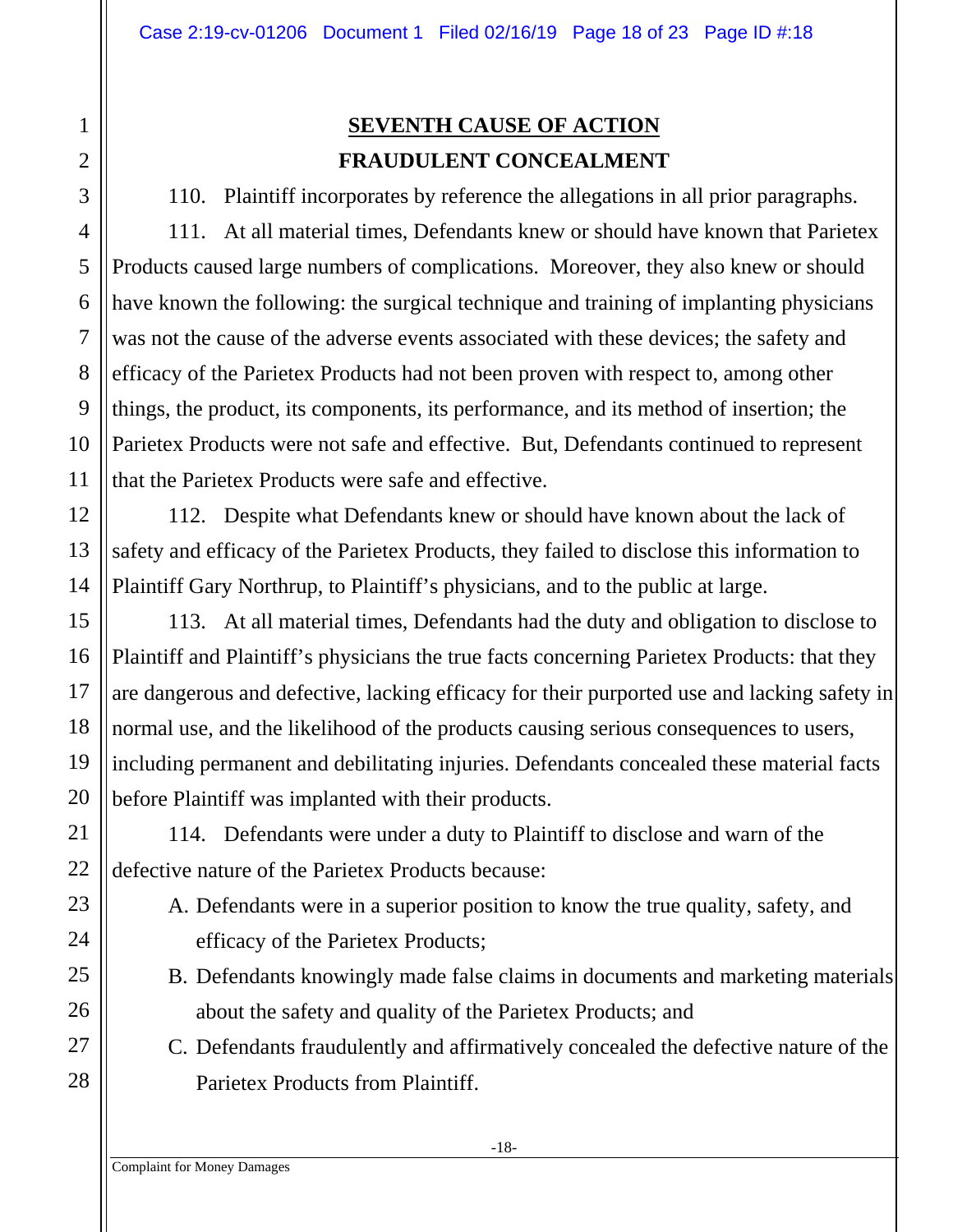115. The facts concealed and/or not disclosed by Defendants to Plaintiff and his physician were material facts that a reasonable person would have considered to be important in deciding whether to purchase and/or use the Parietex Products.

116. At all material times, Defendants willfully, intentionally, and maliciously concealed facts as set forth above from Plaintiff and his physicians, with the intent to defraud.

117. Defendants intentionally concealed and/or failed to disclose the true defective nature of the Parietex Products so that Plaintiff would request and purchase the products, and his healthcare providers would dispense, prescribe, and recommend Parietex Products; and Plaintiff justifiably acted or relied upon the concealed and/or nondisclosed facts to his detriment.

118. At all material times, neither Plaintiff nor Plaintiff's physicians were aware of the facts set forth above. Had they been aware of the facts, they would not have acted as they did, *i.e.*, would not have reasonably relied upon the representations of safety and efficacy and utilized Parietex Products in their treatment. Defendants' failure to disclose this information was a substantial factor in Plaintiff's physicians selecting Defendants' Parietex Products. The failure to disclose also resulted in the provision of incorrect and incomplete information to Plaintiff, as a patient.

119. As a direct and proximate result of Defendants' conduct, Plaintiff was injured.

# **EIGHTH CAUSE OF ACTION NEGLIGENT MISREPRESENTATION**

120. Plaintiff incorporates by reference the allegations in all prior paragraphs.

121. Defendants had a duty to accurately and truthfully represent to the medical and healthcare community, Plaintiff, and the public, that the Parietex Products had not been adequately tested and found to be a safe and effective treatment. Defendants' representations were in fact false.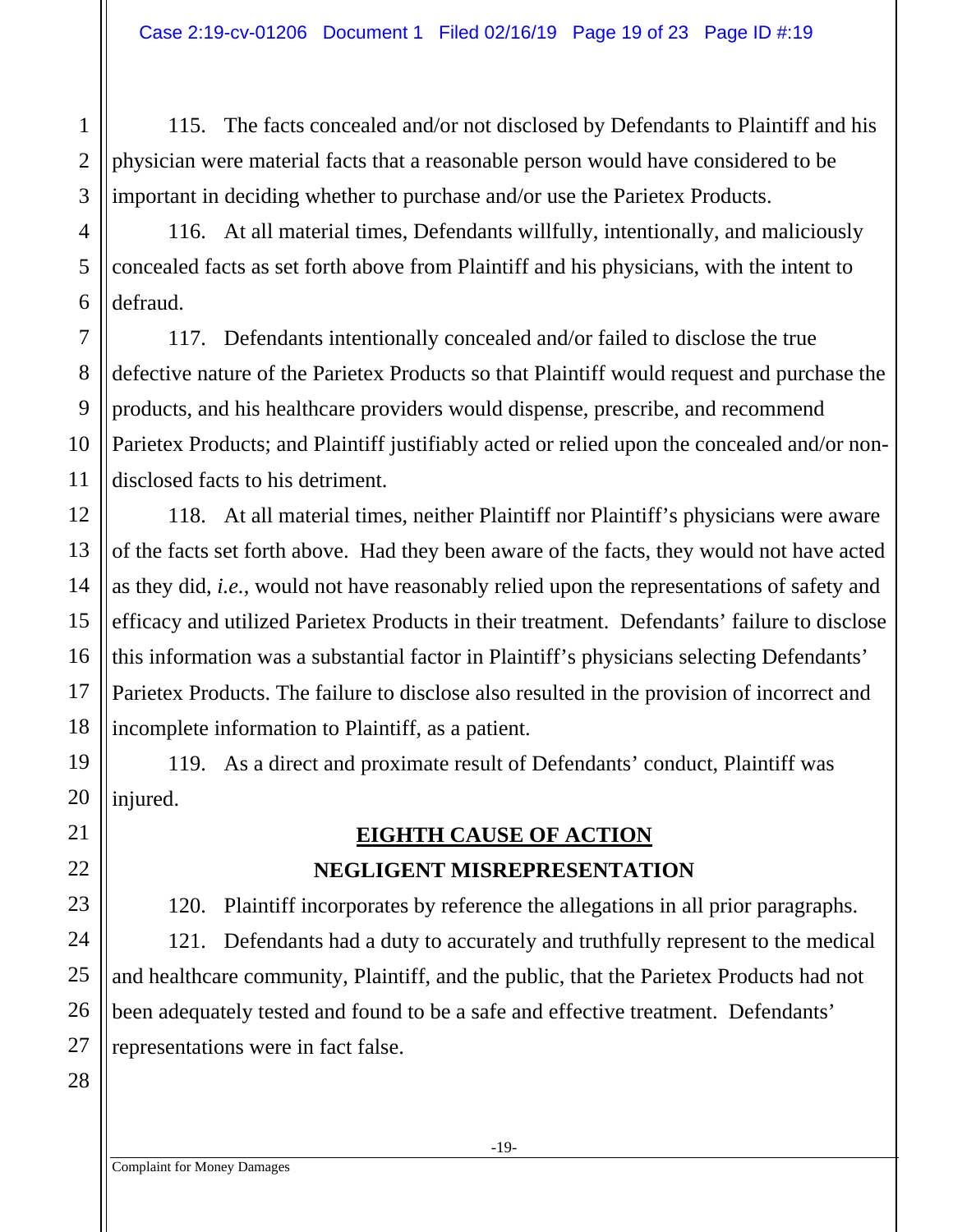122. Defendants failed to exercise ordinary care in the representations concerning Parietex Products while they were involved in its manufacture, sale, testing, quality assurance, quality control, and distribution in interstate commerce, because Defendants negligently misrepresented or concealed the Parietex Products' high risk of unreasonable and dangerous adverse side effects.

123. Defendants breached their duty in representing to Plaintiff, Plaintiff's physicians, and the medical community, that Parietex Products had no serious side effects different from those of other similar products and/or procedures.

124. As a foreseeable, direct, and proximate result of Defendants' negligent misrepresentations, they knew or should have known that the Parietex Products had been insufficiently tested or had not been tested at all. As well, they knew or should have known that the products lacked adequate and accurate warnings, creating a high risk—or higher than acceptable or reported and represented risk—of adverse side effects. Those included immunologic response, pain, encapsulation, rejection, migration, scarification, contraction, adhesion to internal structures or organs, erosion and migration through adjacent tissue and viscera, bowel obstruction, bowel resections, or hernia incarceration or strangulation.

125. As a direct and proximate result of Defendants' acts and omissions, Plaintiff Gary Northrup has been injured and sustained severe pain, suffering, disability, impairment, loss of enjoyment of life, loss of care, comfort, and economic damages.

#### **PUNITIVE DAMAGES**

126. Plaintiff incorporates the allegations in all prior paragraphs.

127. Defendants failed to adequately test and study the Parietex Products to determine and ensure that the products were safe and effective before releasing the products for sale for permanent human implantation; and Defendants continued to manufacture and sell the products after having obtained knowledge and information that it was defective and unreasonably unsafe.

1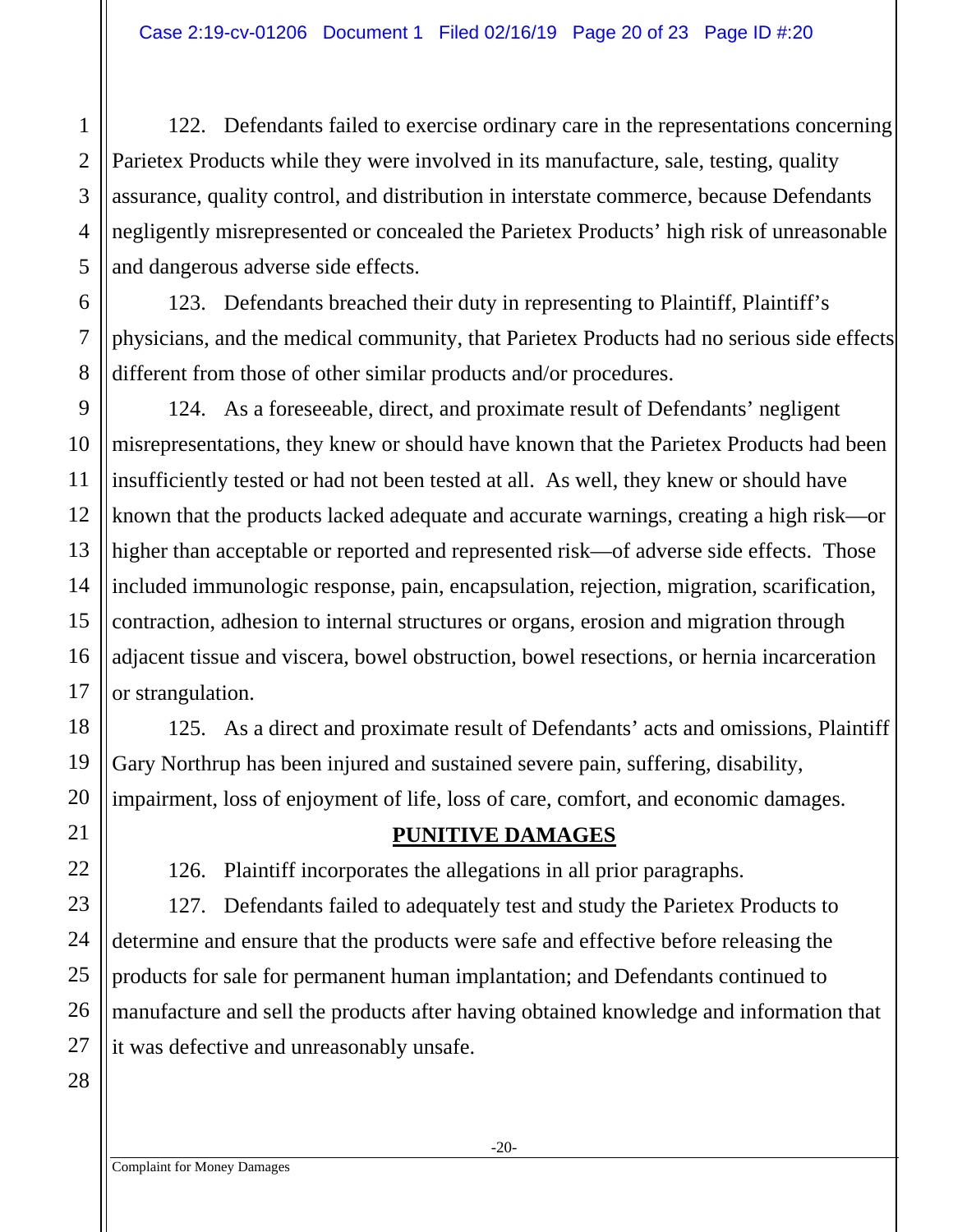128. At all material times, Defendants knew or should have known that the Parietex Products were inherently more dangerous with respect to the following risks: immunologic response, pain, encapsulation, rejection, migration, scarification, contraction, adhesion to internal structures or organs, erosion and migration through adjacent tissue and viscera, bowel obstruction, bowel resections, or hernia incarceration or strangulation.

129. Defendants' misrepresentations included knowingly withholding material information from the medical community and the public, including Plaintiff, concerning the safety and efficacy of the Parietex Products, thus depriving Plaintiff and his implanting physicians of vitally necessary information to make a fully informed decision about whether to use the products.

130. At all material times, Defendants knew and recklessly and/or intentionally disregarded the fact that the Parietex Products can cause debilitating and potentially lifethreatening side effects with greater frequency than safer alternative methods, products, procedures, and/or treatment. But they recklessly failed to advise the medical community and the general public, including Plaintiff, of the risks and side effects.

131. At all material times, Defendants intentionally misstated and misrepresented data, and continue to misrepresent data, so as to minimize the perceived risk of injuries and the rate of complications associated with the Parietex Products.

132. Notwithstanding the foregoing and the growing body of knowledge and information regarding the true and defective nature of the Parietex Products' increased risk of side effects and serious complications, Defendants continued to aggressively market the product to the medical community and to consumers without disclosing the true risk of such complications.

133. When Plaintiff Gary Northrup was implanted with the Parietex Products and since then, Defendants have known that the Parietex Products are defective and unreasonably dangerous. Nonetheless, they have continued to manufacture, produce, assemble, market, distribute, and sell the products so as to maximize sales and profits at

-21-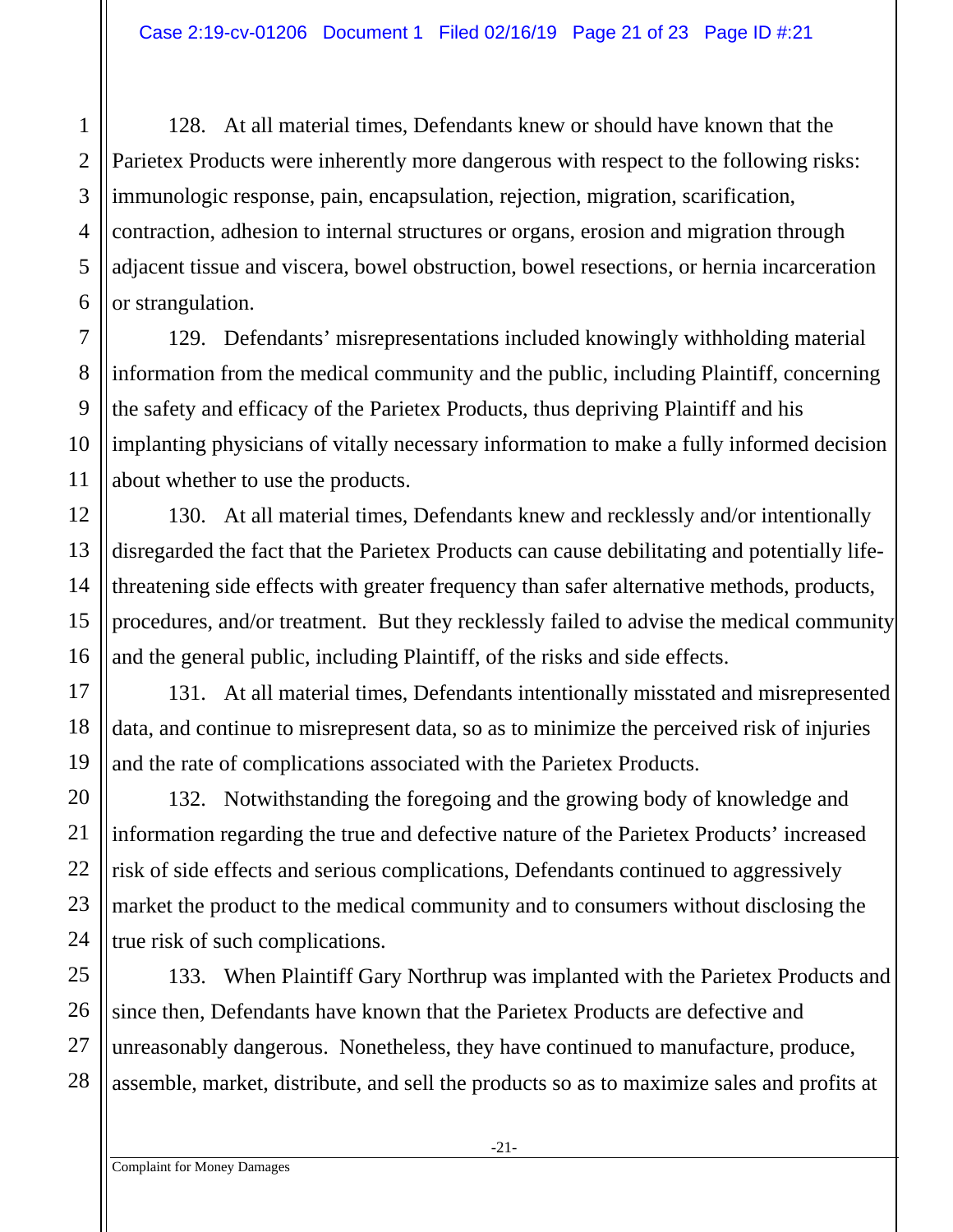the expense of the health and safety of the public, in a conscious, reckless and/or intentional disregard of the likely and foreseeable harm caused by the Parietex Products to the public, including Plaintiff.

134. At all material times, Defendants have concealed and/or failed to disclose to the public the serious risks and the potential complications associated with the Parietex Products, to ensure continued and increased sales and profits, to the detriment of the public, including Plaintiff.

135. Defendants' acts and omissions are of such character and nature so as to entitle Plaintiff to an award of punitive damages in accordance with applicable statutory and common law. Defendants' conduct shows willful misconduct, malice, fraud, wantonness, oppression, or that entire want of care, which raises the presumption of conscious indifference to consequences, thereby justifying an award of punitive damages.

 WHEREFORE, Plaintiff demands judgment against Defendants, individually, jointly, and severally; and requests compensatory damages and punitive damages, together with interest, costs of suit, attorneys' fees, and such further relief as the Court deems equitable and just.

#### **PRAYER FOR RELIEF**

 Plaintiff, Gary Northrup, demands judgment against Defendants, individually, jointly and severally, and prays for the following relief in accordance with applicable law and equity:

- i. Compensatory damages to Plaintiff for past, present, and future damages, including but not limited to, pain and suffering for severe and permanent personal injuries sustained by Plaintiff, permanent impairment, mental pain and suffering, loss of enjoyment of life, health and medical care costs, economic damages, together with interest and costs as provided by law;
	- ii. restitution and disgorgement of profits;
	- iii. punitive damages;
	- iv. reasonable attorneys' fees as provided by law;

1

2

3

4

5

6

7

8

9

10

11

12

13

14

15

16

17

18

19

20

21

22

23

24

25

26

27